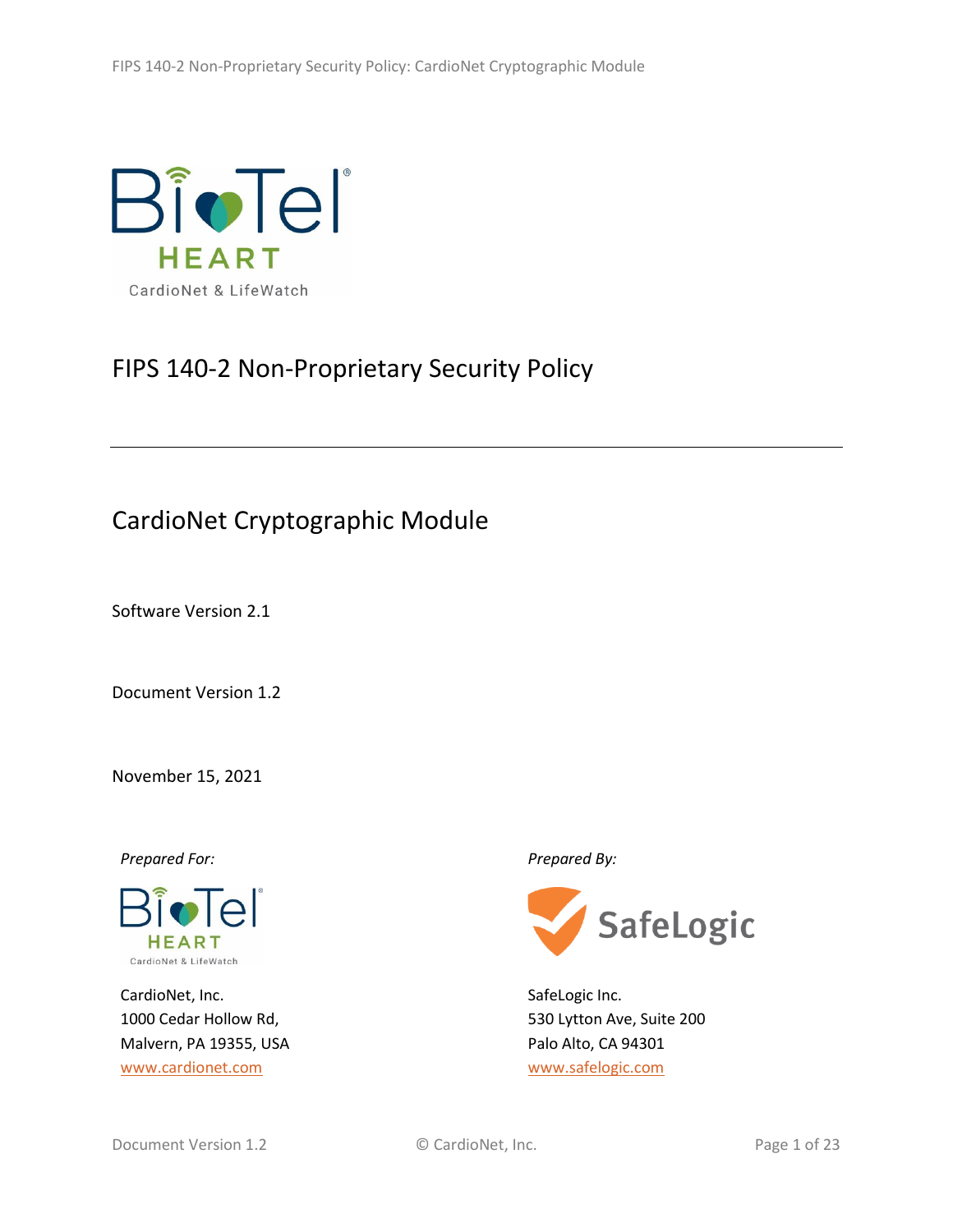## **Abstract**

This document provides a non-proprietary FIPS 140-2 Security Policy for CardioNet Cryptographic Module.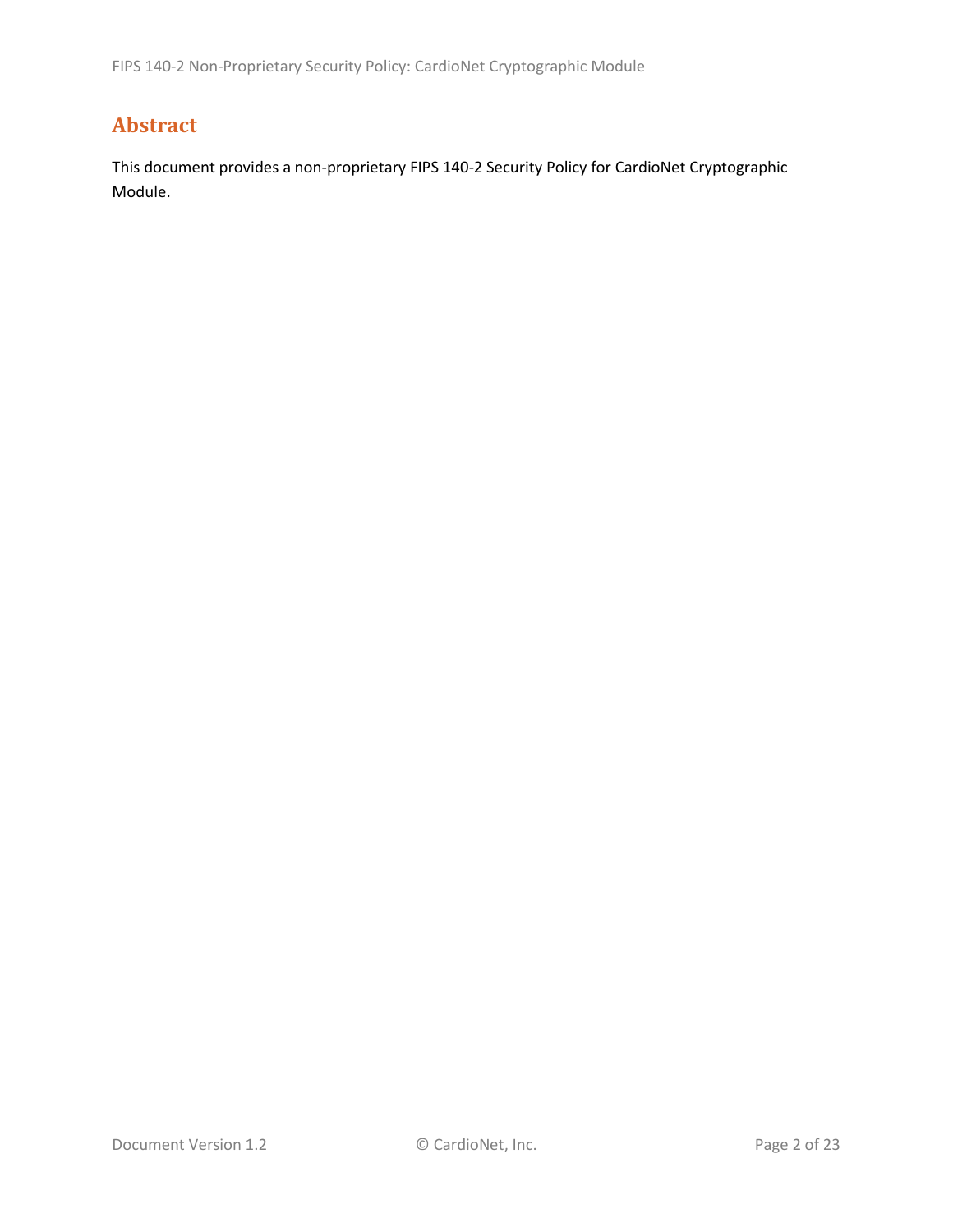## **Table of Contents**

| $\mathbf{1}$ |               |                                                                                                 |  |  |
|--------------|---------------|-------------------------------------------------------------------------------------------------|--|--|
|              | 1.1           |                                                                                                 |  |  |
|              | 1.2           |                                                                                                 |  |  |
|              | 1.3           |                                                                                                 |  |  |
|              | 1.4           |                                                                                                 |  |  |
|              | 1.5           |                                                                                                 |  |  |
| $\mathbf{2}$ |               |                                                                                                 |  |  |
|              | 2.1           |                                                                                                 |  |  |
|              | 2.1.1         |                                                                                                 |  |  |
|              | 2.1.2         |                                                                                                 |  |  |
|              | 2.1.3         |                                                                                                 |  |  |
|              | $2.2^{\circ}$ |                                                                                                 |  |  |
|              | 2.3           |                                                                                                 |  |  |
|              | 2.3.1         |                                                                                                 |  |  |
|              | 2.3.2         |                                                                                                 |  |  |
|              | 2.4           |                                                                                                 |  |  |
|              | $2.5\,$       |                                                                                                 |  |  |
|              | 2.6           |                                                                                                 |  |  |
|              | 2.6.1         |                                                                                                 |  |  |
|              | 2.6.2         | Key/Critical Security Parameter (CSP) Authorized Access and Use by Role and Service/Function 18 |  |  |
|              | 2.6.3         |                                                                                                 |  |  |
|              | 2.6.4         |                                                                                                 |  |  |
|              | 2.7           |                                                                                                 |  |  |
|              | 2.7.1         |                                                                                                 |  |  |
|              | 2.7.2         |                                                                                                 |  |  |
|              | 2.7.3         |                                                                                                 |  |  |
|              | 2.8           |                                                                                                 |  |  |
| 3            |               |                                                                                                 |  |  |
|              | 3.1           |                                                                                                 |  |  |
|              | 3.1.1         |                                                                                                 |  |  |
|              | 3.1.2         |                                                                                                 |  |  |
|              | 3.2           |                                                                                                 |  |  |
|              | 3.2.1         |                                                                                                 |  |  |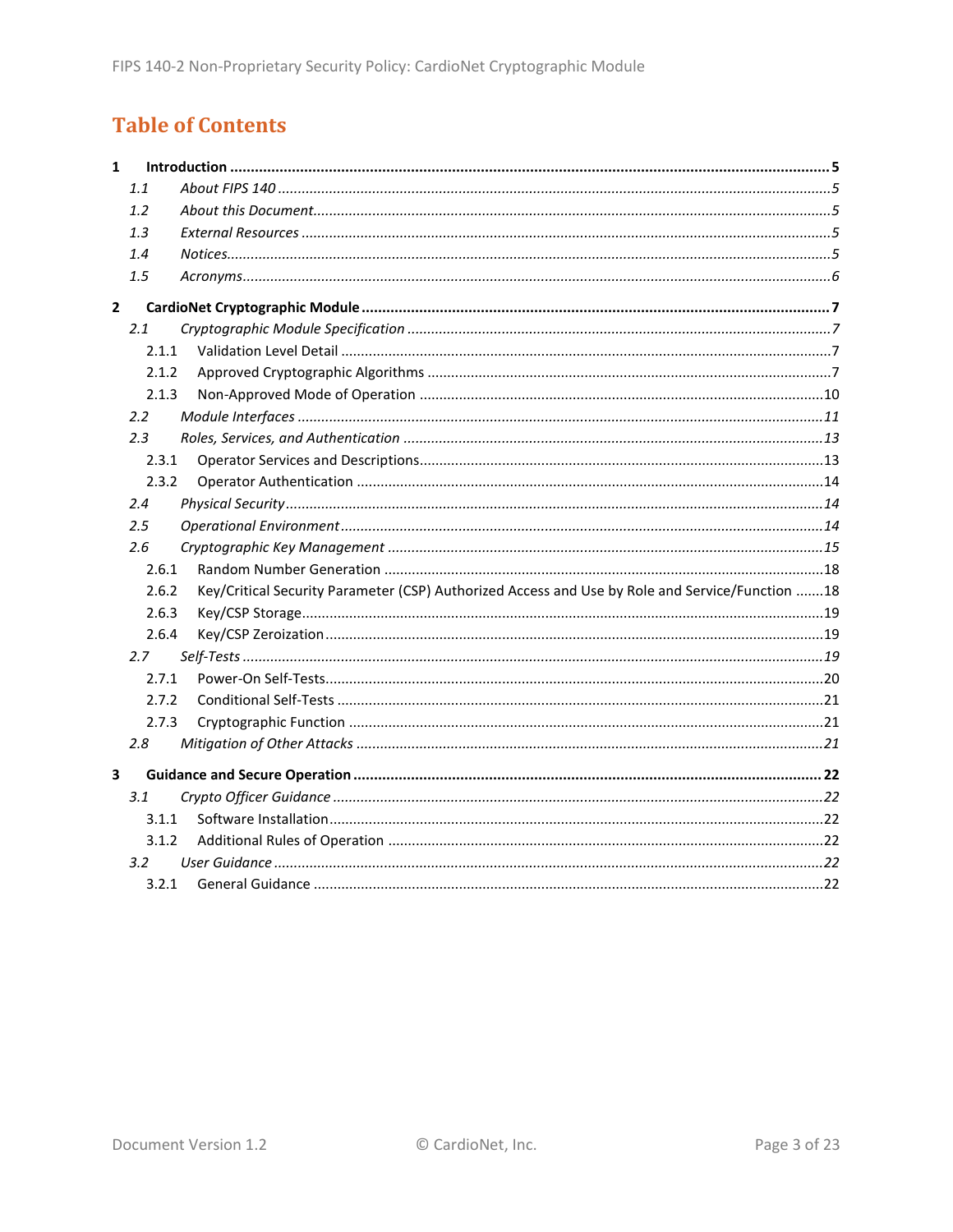## **List of Tables**

## **List of Figures**

|--|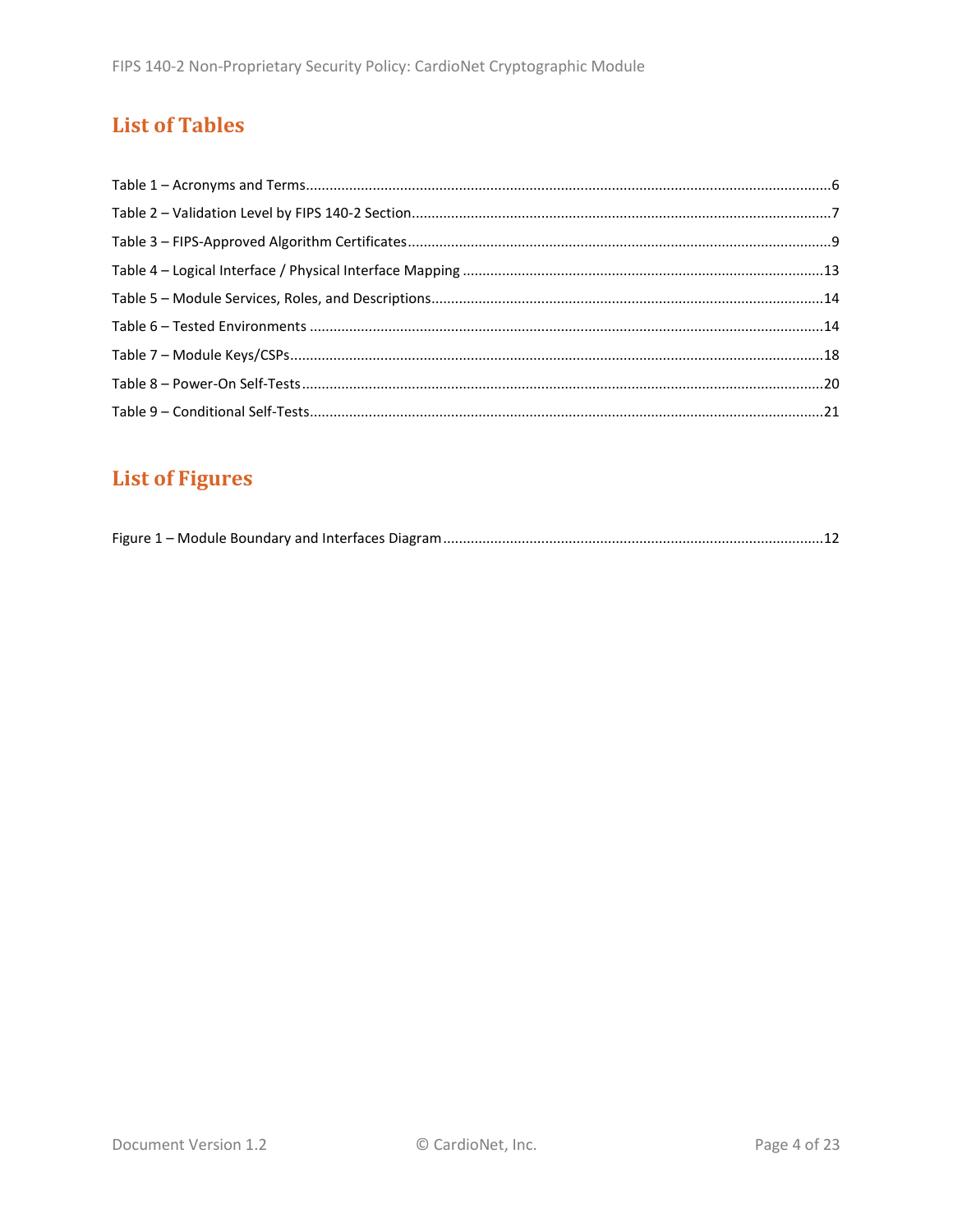## <span id="page-4-0"></span>**1 Introduction**

## <span id="page-4-1"></span>**1.1 About FIPS 140**

Federal Information Processing Standards Publication 140-2 — Security Requirements for Cryptographic Modules specifies requirements for cryptographic modules to be deployed in a Sensitive but Unclassified environment. The National Institute of Standards and Technology (NIST) and Canadian Centre for Cyber Security (CCCS) Cryptographic Module Validation Program (CMVP) run the FIPS 140 program. The NVLAP accredits independent testing labs to perform FIPS 140 testing; the CMVP validates modules meeting FIPS 140 validation. *Validated* is the term given to a module that is documented and tested against the FIPS 140 criteria.

More information is available on the CMVP website at [http://csrc.nist.gov/groups/STM/cmvp/index.html.](http://csrc.nist.gov/groups/STM/cmvp/index.html)

### <span id="page-4-2"></span>**1.2 About this Document**

This non-proprietary Cryptographic Module Security Policy for CardioNet Cryptographic Module from CardioNet, Inc. (CardioNet) provides an overview of the product and a high-level description of how it meets the security requirements of FIPS 140-2. This document contains details on the module's cryptographic keys and critical security parameters. This Security Policy concludes with instructions and guidance on running the module in a FIPS 140-2 mode of operation.

CardioNet Cryptographic Module may also be referred to as the "module" in this document.

### <span id="page-4-3"></span>**1.3 External Resources**

The CardioNet website [\(https://www.cardionet.com/\)](https://www.cardionet.com/) contains information on CardioNet services and products. The Cryptographic Module Validation Program website contains links to the FIPS 140-2 certificate and CardioNet contact information.

### <span id="page-4-4"></span>**1.4 Notices**

This document may be freely reproduced and distributed in its entirety without modification.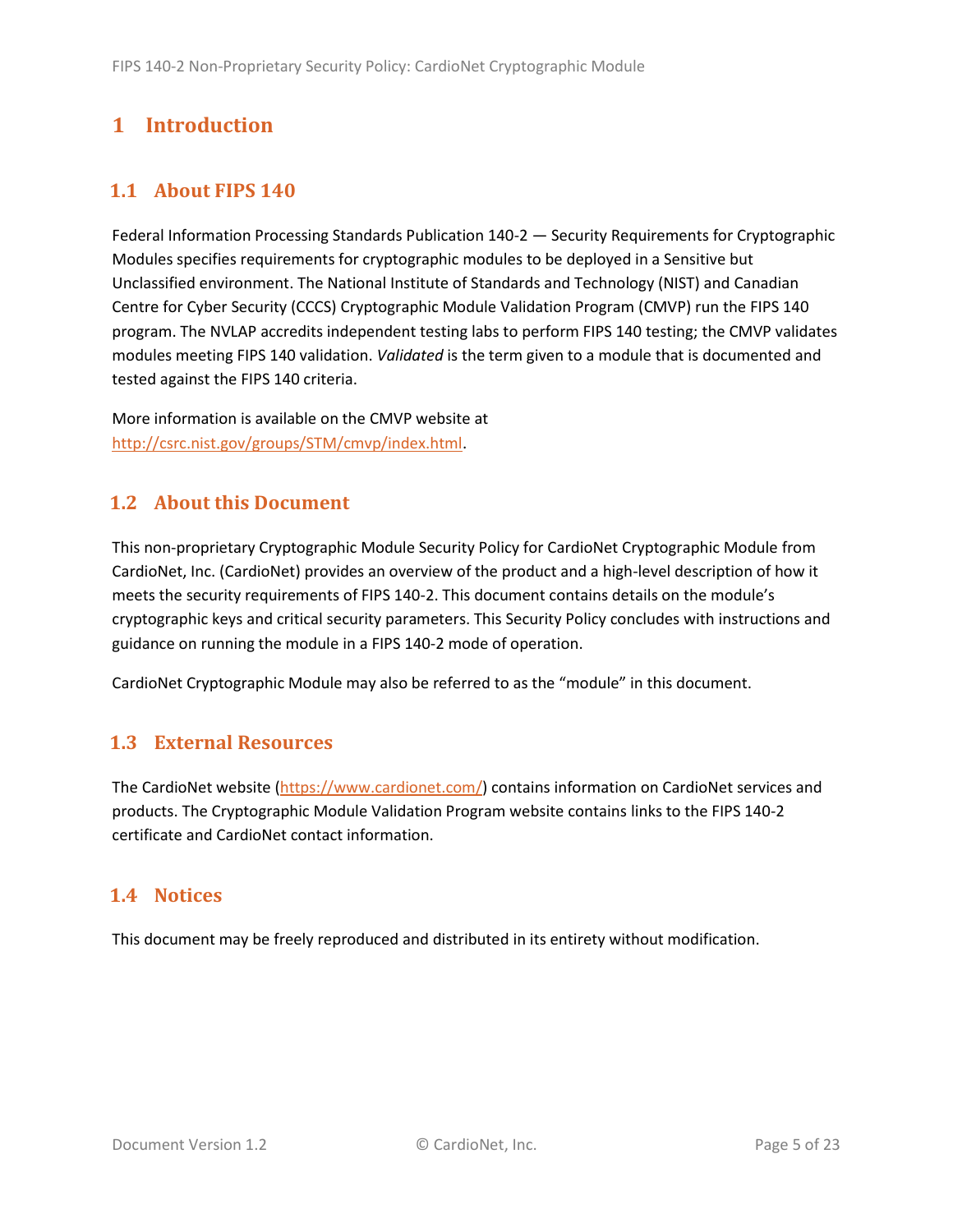### <span id="page-5-0"></span>**1.5 Acronyms**

| <b>Acronym</b>                                 | Term                                           |  |
|------------------------------------------------|------------------------------------------------|--|
| <b>AES</b>                                     | <b>Advanced Encryption Standard</b>            |  |
| <b>ANSI</b>                                    | <b>American National Standards Institute</b>   |  |
| <b>API</b>                                     | <b>Application Programming Interface</b>       |  |
| <b>CMVP</b>                                    | Cryptographic Module Validation Program        |  |
| CO                                             | Crypto Officer                                 |  |
| CCCS                                           | Canadian Centre for Cyber Security             |  |
| <b>CSP</b>                                     | <b>Critical Security Parameter</b>             |  |
| <b>DES</b>                                     | Data Encryption Standard                       |  |
| <b>DH</b>                                      | Diffie-Hellman                                 |  |
| <b>DRBG</b>                                    | Deterministic Random Bit Generator             |  |
| <b>DSA</b>                                     | Digital Signature Algorithm                    |  |
| <b>EC</b>                                      | <b>Elliptic Curve</b>                          |  |
| <b>EMC</b>                                     | <b>Electromagnetic Compatibility</b>           |  |
| <b>EMI</b>                                     | Electromagnetic Interference                   |  |
| <b>FCC</b>                                     | <b>Federal Communications Commission</b>       |  |
| <b>FIPS</b>                                    | <b>Federal Information Processing Standard</b> |  |
| <b>GPC</b>                                     | General Purpose Computer                       |  |
| GUI                                            | <b>Graphical User Interface</b>                |  |
| <b>HMAC</b>                                    | (Keyed-) Hash Message Authentication Code      |  |
| <b>KAT</b>                                     | <b>Known Answer Test</b>                       |  |
| <b>MAC</b>                                     | <b>Message Authentication Code</b>             |  |
| <b>MD</b>                                      | <b>Message Digest</b>                          |  |
| <b>NIST</b>                                    | National Institute of Standards and Technology |  |
| <b>OS</b>                                      | <b>Operating System</b>                        |  |
| <b>PKCS</b>                                    | Public-Key Cryptography Standards              |  |
| <b>PRNG</b>                                    | Pseudo Random Number Generator                 |  |
| <b>PSS</b>                                     | Probabilistic Signature Scheme                 |  |
| <b>RNG</b>                                     | Random Number Generator                        |  |
| <b>RSA</b>                                     | Rivest, Shamir, and Adleman                    |  |
| <b>SHA</b>                                     | Secure Hash Algorithm                          |  |
| SSL                                            | Secure Sockets Layer                           |  |
| Triple Data Encryption Algorithm<br>Triple-DES |                                                |  |
| <b>TLS</b>                                     | <b>Transport Layer Security</b>                |  |
| <b>USB</b>                                     | <b>Universal Serial Bus</b>                    |  |

The following table defines acronyms found in this document:

**Table 1 – Acronyms and Terms**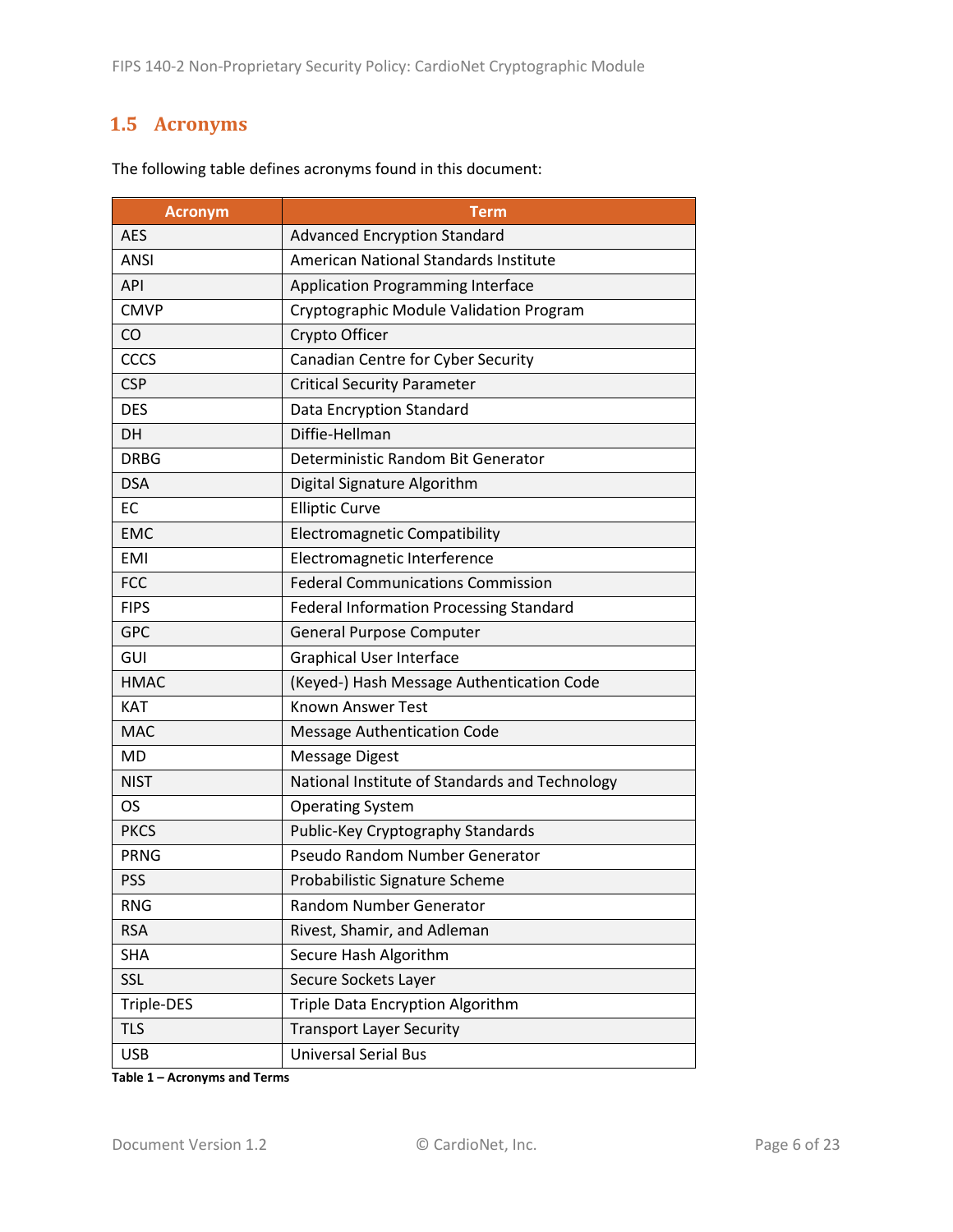## <span id="page-6-0"></span>**2 CardioNet Cryptographic Module**

## <span id="page-6-1"></span>**2.1 Cryptographic Module Specification**

The CardioNet Cryptographic Module is a standards-based, FIPS 140-2 compliant solution for [cardionet.com.](https://access.cardionet.com/) The module features robust algorithm support, including Suite B algorithm compliance.

The module's logical cryptographic boundary is the shared library files and their integrity check HMAC files. The module is a multi-chip standalone embodiment installed on a General Purpose Device.

All operations of the module occur via calls from host applications and their respective internal daemons/processes. As such there are no untrusted services calling the services of the module.

The module supports two modes of operation: Approved and non-Approved. The module will be in the FIPS-approved mode when all power up self-tests have completed successfully, and only Approved algorithms are invoked. See Approved Cryptographic Algorithms section below for a list of the supported Approved algorithms. The non-Approved mode is entered when a non-Approved algorithm is invoked. See Non- Approved Algorithms for a list of non-Approved algorithms.

#### <span id="page-6-2"></span>**2.1.1 Validation Level Detail**

| <b>FIPS 140-2 Section Title</b>                              | <b>Validation Level</b> |
|--------------------------------------------------------------|-------------------------|
| Cryptographic Module Specification                           | 1                       |
| Cryptographic Module Ports and Interfaces                    |                         |
| Roles, Services, and Authentication                          | 1                       |
| <b>Finite State Model</b>                                    |                         |
| <b>Physical Security</b>                                     | N/A                     |
| <b>Operational Environment</b>                               | 1                       |
| Cryptographic Key Management                                 | 1                       |
| Electromagnetic Interference / Electromagnetic Compatibility | 1                       |
| Self-Tests                                                   | 1                       |
| Design Assurance                                             |                         |
| <b>Mitigation of Other Attacks</b>                           | N/A                     |

The following table lists the level of validation for each area in FIPS 140-2:

**Table 2 – Validation Level by FIPS 140-2 Section**

#### <span id="page-6-3"></span>**2.1.2 Approved Cryptographic Algorithms**

The module's cryptographic algorithm implementations have received the following certificate numbers from the Cryptographic Algorithm Validation Program: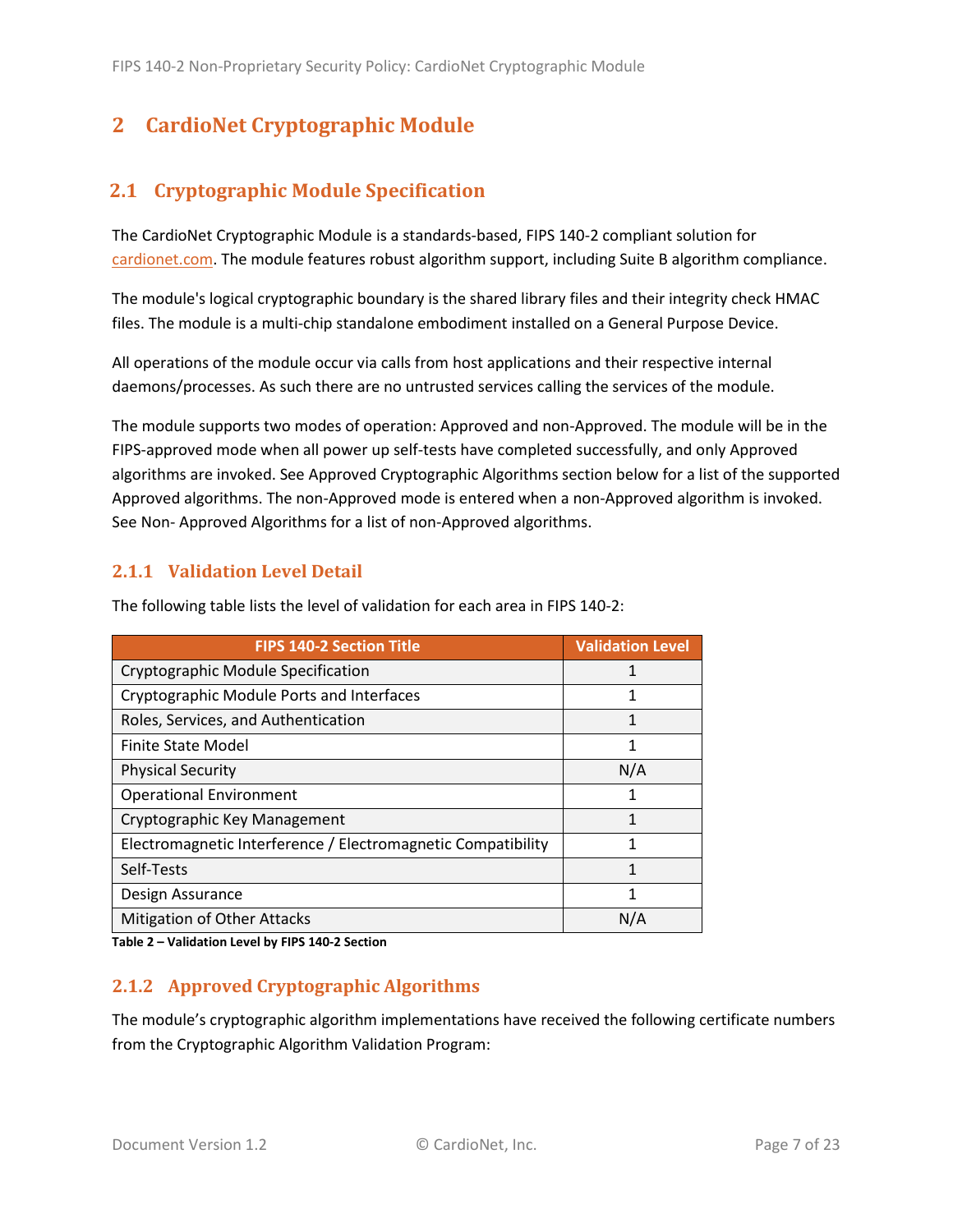| <b>Algorithm</b>                                                                   | <b>CAVP Certificate</b> |
|------------------------------------------------------------------------------------|-------------------------|
| <b>AES</b>                                                                         | 2273                    |
| ECB (e/d; 128, 192, 256)                                                           |                         |
| CBC (e/d; 128, 192, 256)                                                           |                         |
| CFB1 (e/d; 128, 192, 256)                                                          |                         |
| CFB8 (e/d; 128, 192, 256)                                                          |                         |
| OFB (e/d; 128, 192, 256)                                                           |                         |
| <b>CTR</b> (ext only; 128, 192, 256)                                               |                         |
| CCM (KS: 128, 192, 256)                                                            |                         |
| CMAC (Generation/Verification) (KS: 128, 192, 256)                                 |                         |
| <b>GCM</b> (KS: AES_128(e/d), AES_192(e/d), AES_256(e/d))                          |                         |
| HMAC-SHA-1, HMAC-SHA-224, HMAC-SHA-256, HMAC- SHA-384, HMAC-SHA-512                | 1391                    |
| <b>DSA</b>                                                                         | 709                     |
| FIPS 186-4                                                                         |                         |
| <b>PQG Gen: 2048 &amp; 3072 (using SHA-2)</b>                                      |                         |
| <b>PQG Ver:</b> 1024, 2048 & 3072 (using SHA-1 and SHA-2)                          |                         |
| Key Pair: 2048-bit & 3072-bit                                                      |                         |
| Sig Gen: 2048-bit & 3072-bit (using SHA-2)                                         |                         |
| Sig Ver: 1024-bit, 2048-bit & 3072-bit (using SHA-1 & SHA-2)                       |                         |
| <b>ECDSA</b>                                                                       | 368                     |
| FIPS 186-4                                                                         |                         |
| Key Pair Generation: Curves (P-224, P-256, P-384, P-521, K-233, K-283, K-409, K-   |                         |
| 571, B-233, B-283, B-409 & B-571)                                                  |                         |
| PKV: Curves All P, K & B                                                           |                         |
| Sig Gen: (P-224, P-256, P-384, P-521, K-233, K-283, K-409, K-571, B-233, B-283, B- |                         |
| 409 & B-571) (SHA-2)                                                               |                         |
| Sig Ver: Curves (P-192, P224, P-256, P-384, P-521, K-163, K-233, K-283, K-409, K-  |                         |
| 571, B-163, B-233, B-283, B-409 & B-571) (using SHA-1 and SHA-2)                   |                         |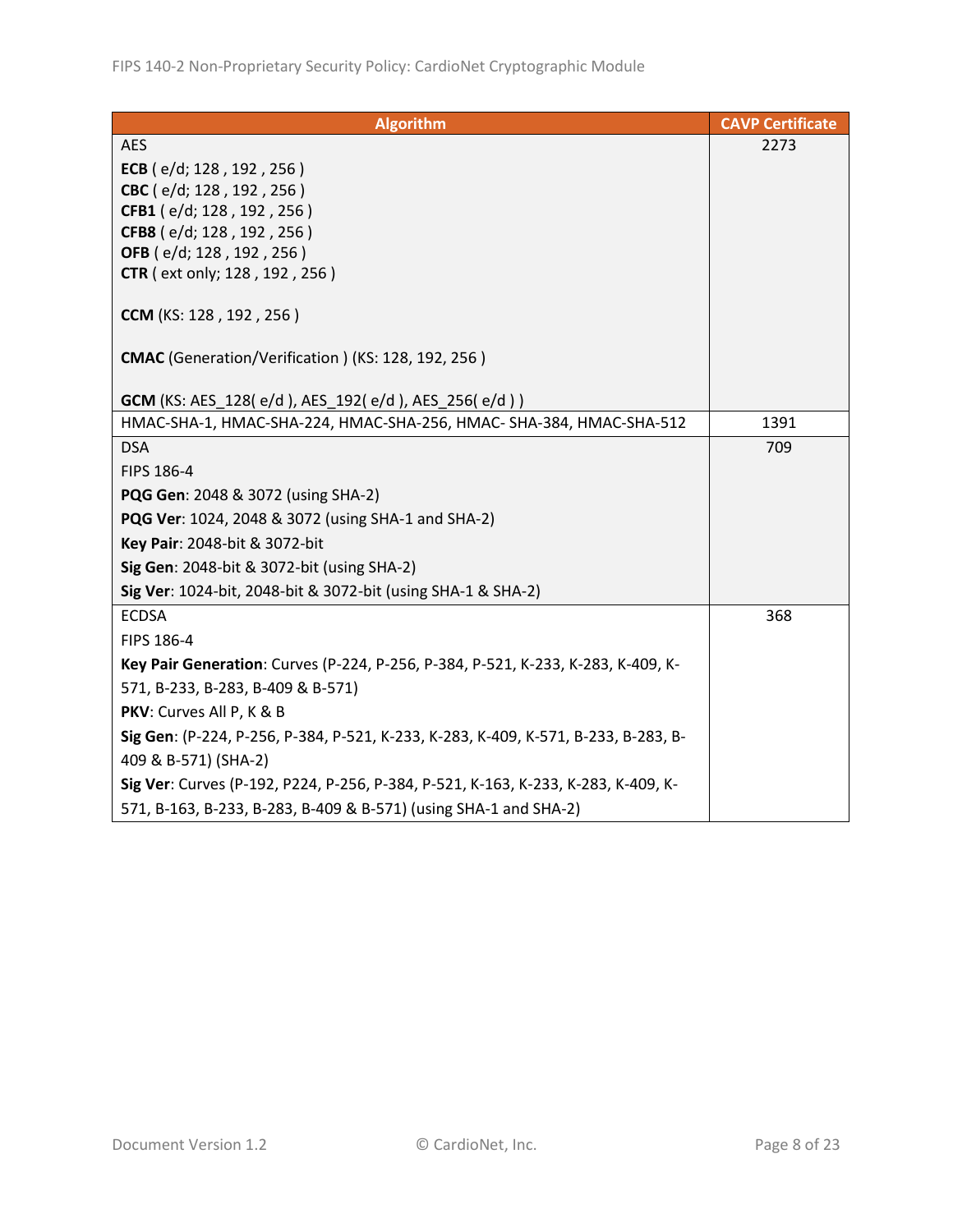| <b>Algorithm</b>                                                                | <b>CAVP Certificate</b> |
|---------------------------------------------------------------------------------|-------------------------|
| RSA (X9.31, PKCS #1.5, PSS)                                                     | 1166                    |
| FIPS 186-2                                                                      |                         |
| <b>ANSIX9.31</b>                                                                |                         |
| Sig Gen: 4096 bit (using SHA-2)                                                 |                         |
| Sig Ver: 1024-bit, 1536-bit, 2048-bit, 3072-bit, 4096-bit (any SHA size)        |                         |
|                                                                                 |                         |
| <b>PKCS1 V15</b>                                                                |                         |
| Sig Gen: 4096-bit (using SHA-2)                                                 |                         |
| Sig Ver: 1024-bit, 1536-bit, 2048-bit, 3072-bit, 4096-bit (any SHA size)        |                         |
|                                                                                 |                         |
| <b>PSS</b>                                                                      |                         |
| Sig Gen: 4096-bit (using SHA-2)                                                 |                         |
| Sig Ver: 1024-bit, 1536-bit, 2048-bit, 3072-bit, 4096-bit (any SHA size)        |                         |
|                                                                                 |                         |
| FIPS 186-4                                                                      |                         |
| <b>ANSIX9.31</b>                                                                |                         |
| Sig Gen: 2048-bit & 3072-bit (using SHA-2)                                      |                         |
| Sig Ver: 1024-bit, 2048-bit, & 3072-bit (any SHA size)                          |                         |
| <b>PKCS1 V15</b>                                                                |                         |
|                                                                                 |                         |
| Sig Gen: 2048-bit & 3072-bit (using SHA-2)                                      |                         |
| Sig Ver: 1024-bit, 2048-bit, & 3072-bit (any SHA size)                          |                         |
| <b>PSS</b>                                                                      |                         |
| Sig Gen: 2048-bit & 3072-bit (using SHA-2)                                      |                         |
| Sig Ver: 1024-bit, 2048-bit, & 3072-bit (any SHA size)                          |                         |
| SHA-1, SHA-224, SHA-256, SHA-384, SHA-512                                       | 1954                    |
| Triple-DES                                                                      | 1420                    |
| TECB(KO 1 e/d, KO 2 d only)                                                     |                         |
| TCBC(KO 1 e/d, KO 2 d only)                                                     |                         |
| TCFB1(KO 1 e/d, KO 2 d only)                                                    |                         |
| TCFB8(KO 1 e/d, KO 2 d only)                                                    |                         |
| TCFB64(KO 1 e/d, KO 2 d only)                                                   |                         |
| TOFB(KO1e/d, KO2d only)                                                         |                         |
|                                                                                 |                         |
| <b>CMAC</b> (KS: 3-Key; Generation/Verification; Block Size(s): Full / Partial) |                         |
| SP 800-90A Rev.1 DRBG (Hash DRBG, HMAC DRBG, CTR DRBG)                          | 281                     |
| <b>CKG</b>                                                                      | Vendor Affirmed         |

**Table 3 – FIPS-Approved Algorithm Certificates**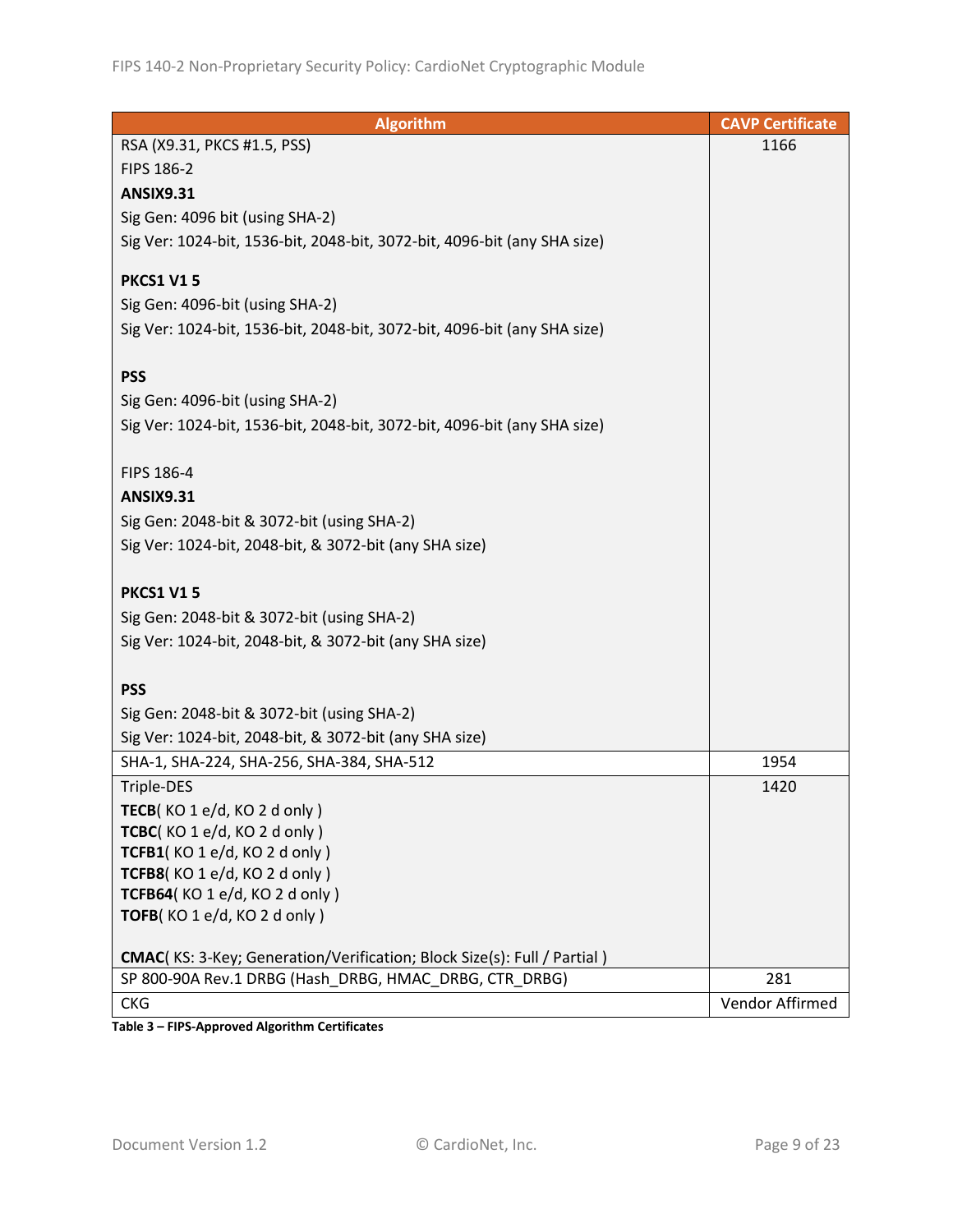#### <span id="page-9-0"></span>**2.1.3 Non-Approved Mode of Operation**

The module supports a non-approved mode of operation. The algorithms listed in this section are not to be used by the operator in the FIPS Approved mode of operation.

The following algorithms shall not be used:

- AES XTS (  $(KS: XTS_128$  (  $(e/d)$   $(f/p)$  )  $KS: XTS_256$  (  $(e/d)$   $(f/p)$  )
- EC Diffie-Hellman
- RSA (key wrapping; key establishment methodology provides up to 256 bits of encryption strength)
- GMAC

The following algorithms are disallowed as of January 1, 2016 per the NIST SP 800-131A algorithm transitions:

- Random Number Generator Based on ANSI X9.31 Appendix A.2.4
- Two-Key Triple DES Encryption
- Dual EC DRBG

The following algorithms are disallowed as of January 1, 2014 per the NIST SP 800-131A algorithm transitions:

| <b>FIPS 186-4 DSA</b> | PQG Gen 1024-bit (any SHA size), 2048-bit & 3072-bit using SHA-1<br>Key Gen 1024-bit (any SHA size), 2048-bit & 3072-bit using SHA-1<br>Sig Gen 1024-bit (any SHA size), 2048-bit & 3072-bit using SHA-1 |
|-----------------------|----------------------------------------------------------------------------------------------------------------------------------------------------------------------------------------------------------|
| <b>FIPS 186-2 DSA</b> | PQG Gen 1024-bit (any SHA size)<br>PQG Ver 1024-but<br>Key Gen 1024-bit<br>Sig Gen 1024-bit (any SHA size), 2048-bit & 3072-bit using SHA-1                                                              |
| <b>FIPS 186-2 RSA</b> | <b>ANSIX9.31</b><br>Key Gen 1024 & 1536                                                                                                                                                                  |
|                       | <b>ANSIX9.31</b><br>Sig Gen 1024 & 1536 (any SHA size); 2048, 3072 & 4096 using SHA-1                                                                                                                    |
|                       | PKCSI V15<br>Sig Gen 1024 & 1536 (any SHA size); 2048, 3072 & 4096 using SHA-1                                                                                                                           |
|                       | <b>PSS</b><br>Sig Gen 1024 & 1536 (any SHA size); 2048, 3072 & 4096 using SHA-1                                                                                                                          |
| <b>FIPS 186-4 RSA</b> | <b>ANSIX9.31</b><br>Sig Gen 1024 using SHA-1                                                                                                                                                             |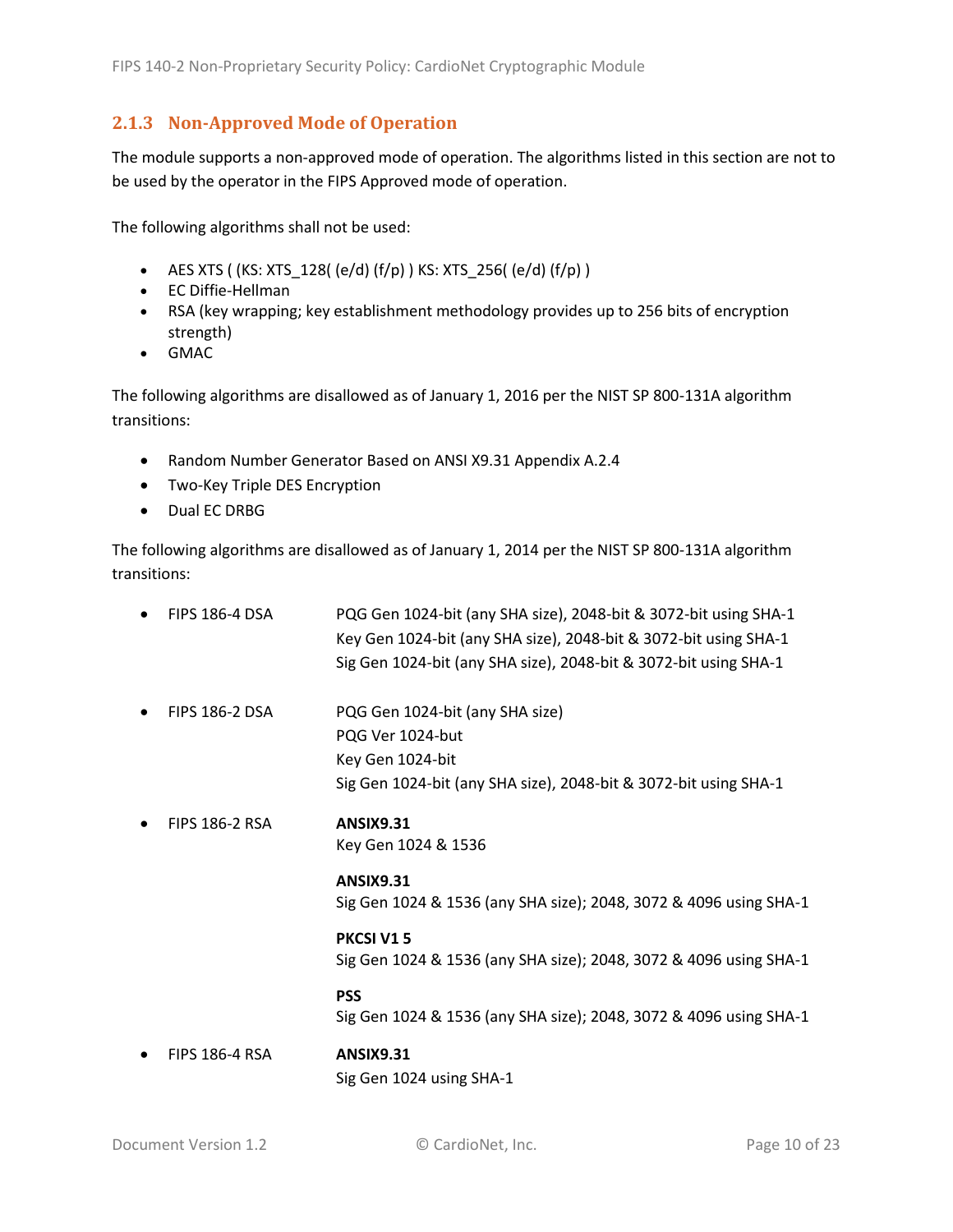#### **PKCSI V1 5** Sig Gen 1024 using SHA-1

**PSS** Sig Gen 1024 using SHA-1

| $\bullet$ | FIPS 186-2 ECDSA | Key Pair Generation: Curves P-192, K-163 & B-163<br><b>PKV:</b> Curves All P, K & B<br>Sig Gen Curves: All P, K & B<br>Sig Ver Curves: All P, K & B |                                                                        |
|-----------|------------------|-----------------------------------------------------------------------------------------------------------------------------------------------------|------------------------------------------------------------------------|
| $\bullet$ | FIPS 186-4 ECDSA | Key Pair Generation: Curves P-192, K-163 & B-163                                                                                                    |                                                                        |
|           |                  | B-233, B-283, B-409 & B-571) (using SHA-1)                                                                                                          | Sig Gen Curves P-224, P-256, P-384, P-521, K-233, K-283, K-409, K-571, |

P-192-, K-163 & B-163 (any SHA size)

• CVL (ECC CDH KAS)

The following algorithms are disallowed as of September 1, 2020 per the FIPS 186-2 transitions:

- FIPS 186-2 RSA (X9.31, PKCS #1.5, PSS)
	- o **ANSIX9.31**
		- Key Gen: 2048-bit, 3072-bit & 4096-bit
		- Sig Gen: 2048-bit, 3072-bit (any SHA size)
		- Sig Gen: 4096-bit using SHA-1
	- o **PKCS1 V1 5**
		- Sig Gen: 2048-bit, 3072-bit (any SHA size)
		- Sig Gen: 4096-bit using SHA-1
	- o **PSS**
		- Sig Gen: 2048-bit, 3072-bit (any SHA size)
		- Sig Gen: 4096-bit using SHA-1

### <span id="page-10-0"></span>**2.2 Module Interfaces**

The figure below shows the module's physical and logical block diagram: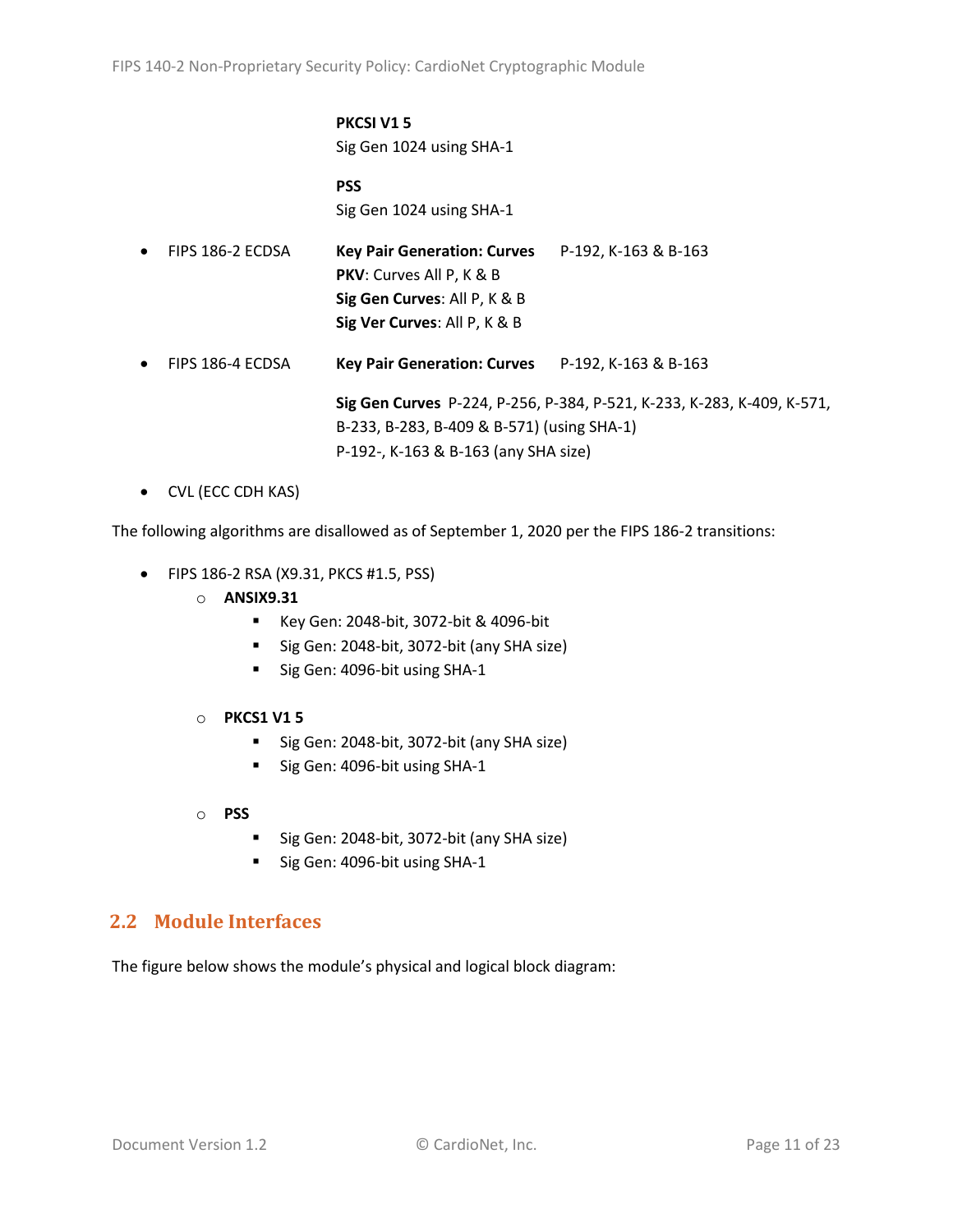

<span id="page-11-0"></span>**Figure 1 – Module Boundary and Interfaces Diagram**

The interfaces (ports) for the physical boundary include the computer keyboard port, mouse port, network port, USB ports, display and power plug. When operational, the module does not transmit any information across these physical ports because it is a software cryptographic module. Therefore, the module's interfaces are purely logical and are provided through the Application Programming Interface (API) that a calling daemon can operate. The logical interfaces expose services that applications directly call, and the API provides functions that may be called by a referencing application (see Sectio[n 2.3](#page-12-0) – [Roles, Services, and Authentication](#page-12-0) for the list of available functions). The module distinguishes between logical interfaces by logically separating the information according to the defined API.

The API provided by the module is mapped onto the FIPS 140-2 logical interfaces: data input, data output, control input, and status output. Each of the FIPS 140-2 logical interfaces relates to the module's callable interface, as follows:

| <b>FIPS 140-2 Interface</b> | Logical Interface                | Module Physical Interface |
|-----------------------------|----------------------------------|---------------------------|
| Data Input                  | Input parameters of API function | Network Interface         |
|                             | calls                            |                           |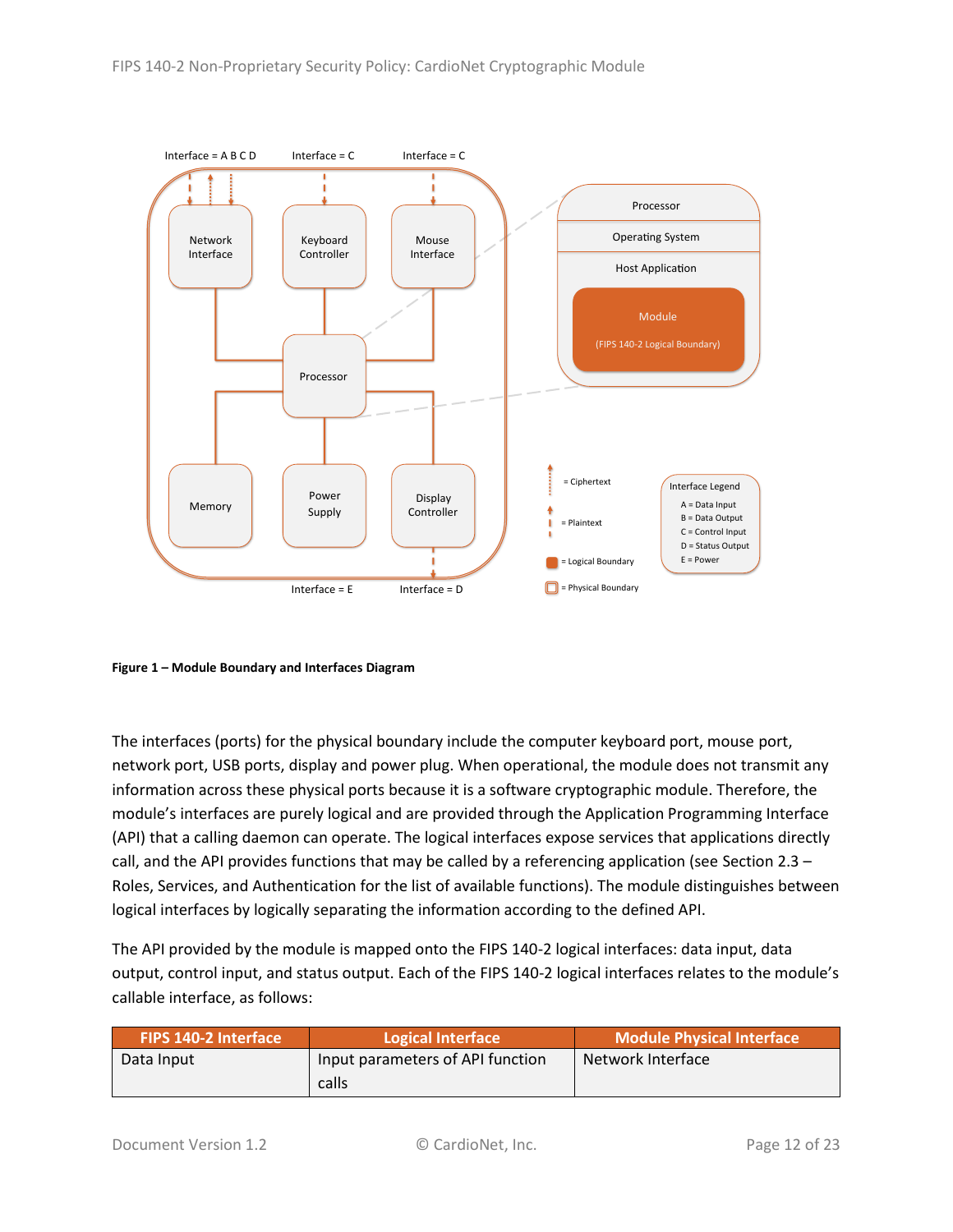| Data Output          | Output parameters of API function | Network Interface         |  |
|----------------------|-----------------------------------|---------------------------|--|
|                      | calls                             |                           |  |
| Control Input        | API function calls                | Keyboard Interface, Mouse |  |
|                      |                                   | Interface                 |  |
| <b>Status Output</b> | For FIPS mode, function calls     | <b>Display Controller</b> |  |
|                      | returning status information and  |                           |  |
|                      | return codes provided by API      |                           |  |
|                      | function calls.                   |                           |  |
| Power                | <b>None</b>                       | Power Supply              |  |

#### **Table 4 – Logical Interface / Physical Interface Mapping**

As shown in Figure 1 – [Module Boundary and Interfaces Diagram](#page-11-0) and Table 5 – Module [Services, Roles,](#page-13-3) [and Descriptions,](#page-13-3) the output data path is provided by the data interfaces and is logically disconnected from processes performing key generation or zeroization. No key information will be output through the data output interface when the module zeroizes keys.

### <span id="page-12-0"></span>**2.3 Roles, Services, and Authentication**

The module supports a Crypto Officer and a User role. The module does not support a Maintenance role. The User and Crypto-Officer roles are implicitly assumed by the entity accessing services implemented by the Module.

#### <span id="page-12-1"></span>**2.3.1 Operator Services and Descriptions**

The module supports services that are available to users in the various roles. All of the services are described in detail in the module's user documentation. The following table shows the services available to the various roles and the access to cryptographic keys and CSPs resulting from services:

| <b>Service</b>        | <b>Roles</b>   | <b>CSP</b> / Algorithm                  | <b>Permission</b>  |
|-----------------------|----------------|-----------------------------------------|--------------------|
| Module initialization | Crypto         | None                                    | CO:                |
|                       | <b>Officer</b> |                                         | execute            |
|                       |                |                                         |                    |
| Symmetric             | User           | AES Key, Triple-DES Key                 | User:              |
| encryption/decryption |                |                                         | read/write/execute |
| Digital signature     | User           | RSA Private Key, DSA Private Key, ECDSA | User:              |
| generation            |                | Private Key                             | read/write/execute |
| Digital Signature     | User           | RSA Public Key, DSA Public Key, ECDSA   | User:              |
| verification          |                | Public Key                              | read/write/execute |
| Symmetric key         | User           | AES Key, Triple-DES Key                 | User:              |
| generation            |                |                                         | read/write/execute |
| Asymmetric key        | User           | DSA Private Key, ECDSA Private Key      | User:              |
| generation            |                |                                         | read/write/execute |
| Keyed Hash (HMAC)     | User           | <b>HMAC Key</b>                         | User:              |
|                       |                | HMAC SHA-1, HMAC SHA-224, HMAC SHA-     | read/write/execute |
|                       |                | 256, HMAC SHA-384, HMAC SHA-512         |                    |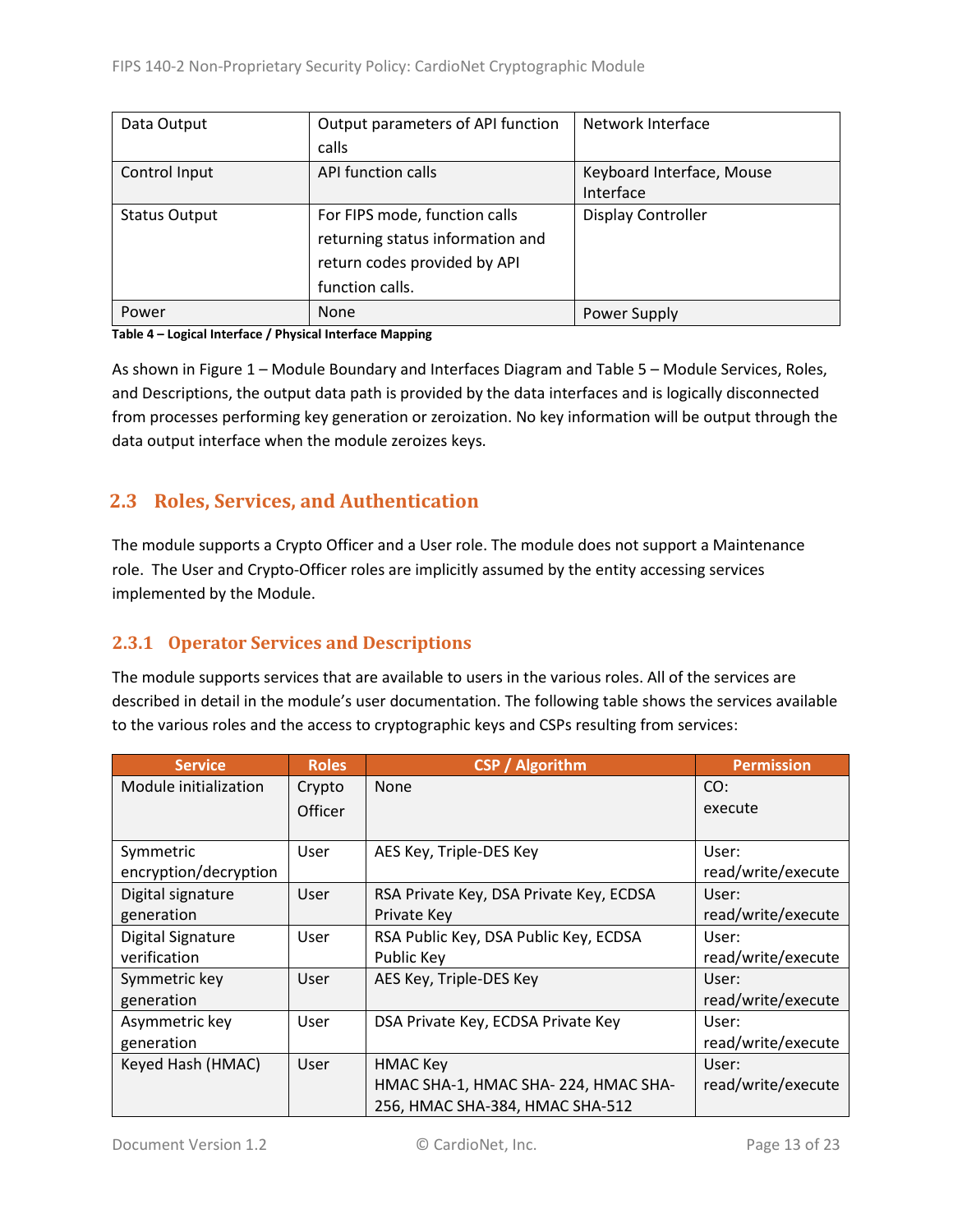| Message digest (SHS) | User    | SHA-1, SHA-224, SHA-256, SHA-384, SHA- | User:              |
|----------------------|---------|----------------------------------------|--------------------|
|                      |         | 512                                    | read/write/execute |
| Random number        | User    | DRBG Internal State, DRBG Entropy      | User:              |
| generation           |         |                                        | read/write/execute |
| Show status          | Crypto  | None                                   | User and CO:       |
|                      | Officer |                                        | execute            |
|                      | User    |                                        |                    |
| Self test            | User    | None                                   | User:              |
|                      |         |                                        | read/execute       |
| Zeroize              | Crypto  | All CSPs                               | CO:                |
|                      | Officer |                                        | read/write/execute |
|                      | User    |                                        |                    |

<span id="page-13-3"></span>**Table 5 – Module Services, Roles, and Descriptions**

The operator is required to review the sections Approved Cryptographic Algorithms, Non-Approved Cryptographic Algorithms, and Guidance and Secure Operation to ensure only approved algorithms are used.

#### <span id="page-13-0"></span>**2.3.2 Operator Authentication**

As required by FIPS 140-2, there are two roles (a Crypto Officer role and User role) in the module that operators may assume. As allowed by Level 1, the module does not support authentication to access services. As such, there are no applicable authentication policies. Access control policies are implicitly defined by the services available to the roles as specified in Table 5 – Module [Services, Roles,](#page-13-3) and [Descriptions.](#page-13-3)

## <span id="page-13-1"></span>**2.4 Physical Security**

This section of requirements does not apply to this module. The module is a software-only module and does not implement any physical security mechanisms.

## <span id="page-13-2"></span>**2.5 Operational Environment**

The module operates on a general purpose computer (GPC) running a general purpose operating system (GPOS). For FIPS purposes, the module is running on this operating system in single user mode and does not require any additional configuration to meet the FIPS requirements.

The module was tested on the following platforms:

| <b>Platform</b>   | <b>Operating System</b>                     | <b>CPU(s</b> |
|-------------------|---------------------------------------------|--------------|
| Dell Optiplex 755 | Microsoft Windows Server 2008 R2   Intel i7 |              |
| _  _ _ _          |                                             |              |

**Table 6 – Tested Environments**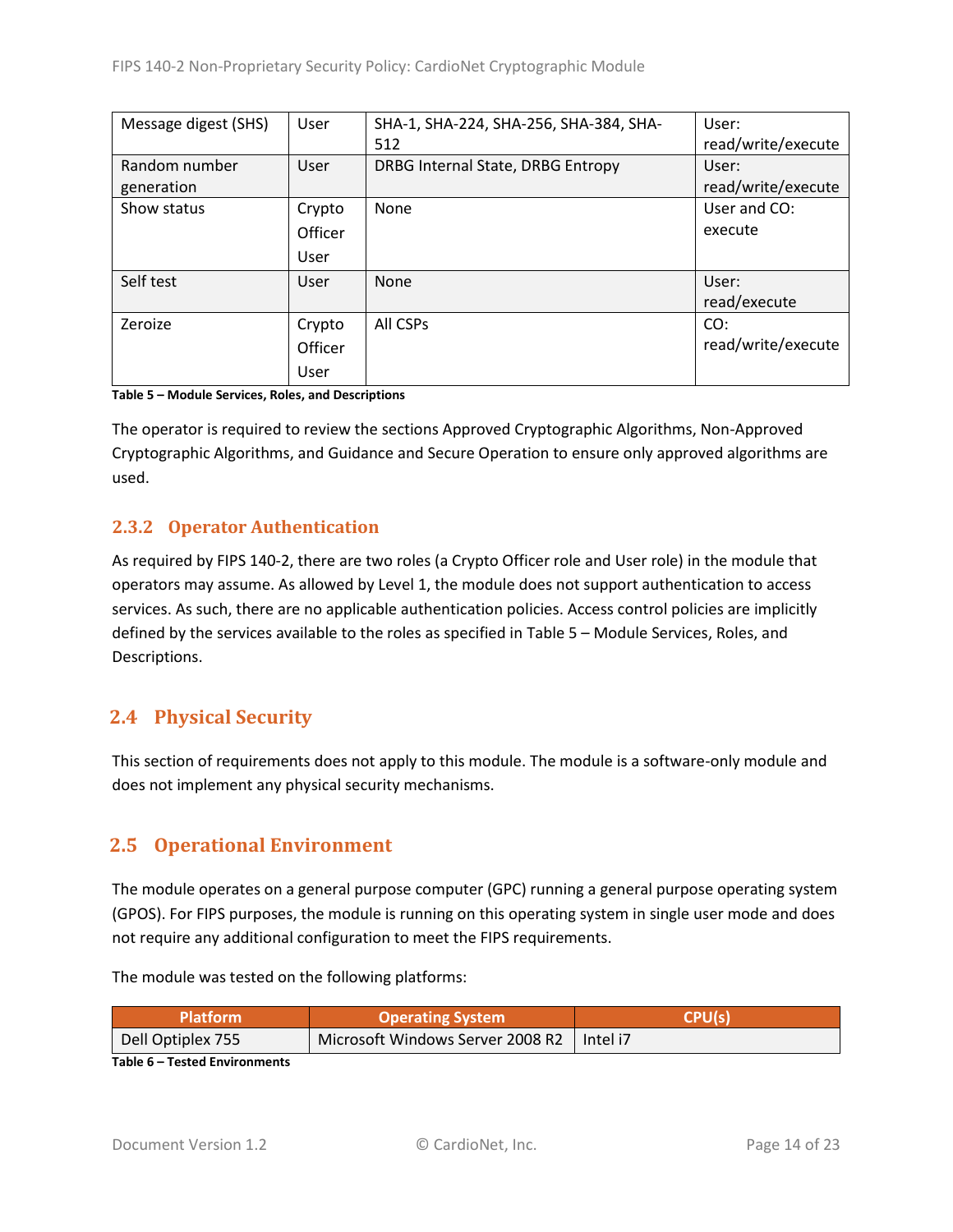Compliance is maintained for other versions of the respective operating system family where the binary is unchanged. No claim can be made as to the correct operation of the module or the security strengths of the generated keys when ported to an operational environment which is not listed on the validation certificate.

The GPC(s) used during testing met Federal Communications Commission (FCC) FCC Electromagnetic Interference (EMI) and Electromagnetic Compatibility (EMC) requirements for business use as defined by 47 Code of Federal Regulations, Part15, Subpart B. FIPS 140-2 validation compliance is maintained when the module is operated on other versions of the GPOS running in single user mode, assuming that the requirements outlined in NIST IG G.5 are met.

## <span id="page-14-0"></span>**2.6 Cryptographic Key Management**

| <b>Keys and CSPs</b> | <b>Storage</b><br><b>Locations</b> | <b>Storage</b><br><b>Method</b> | <b>Input</b><br><b>Method</b> | <b>Output</b><br><b>Method</b> | <b>Zeroization</b> | <b>Access</b> |
|----------------------|------------------------------------|---------------------------------|-------------------------------|--------------------------------|--------------------|---------------|
| AES Key (128,        | <b>RAM</b>                         | Plaintext                       | API call                      | None                           | power cycle        | CO: RWD       |
| 192, 256 bits)       |                                    |                                 | parameter                     |                                | cleanse()          |               |
|                      |                                    |                                 |                               |                                |                    | U: RWD        |
| Encrypt/Decrypt      |                                    |                                 |                               |                                |                    |               |
| operations           |                                    |                                 |                               |                                |                    |               |
| Used to generate     |                                    |                                 |                               |                                |                    |               |
| and verify MACs      |                                    |                                 |                               |                                |                    |               |
| with AES as part     |                                    |                                 |                               |                                |                    |               |
| of the CMAC          |                                    |                                 |                               |                                |                    |               |
| algorithm.           |                                    |                                 |                               |                                |                    |               |
| Triple-DES Key       | <b>RAM</b>                         | Plaintext                       | API call                      | None                           | power cycle        | CO: RWD       |
| $(168 \text{ bits})$ |                                    |                                 | parameter                     |                                | cleanse()          |               |
|                      |                                    |                                 |                               |                                |                    | U: RWD        |
| Used for             |                                    |                                 |                               |                                |                    |               |
| Encrypt/Decrypt      |                                    |                                 |                               |                                |                    |               |
| operations.          |                                    |                                 |                               |                                |                    |               |
| Used for             |                                    |                                 |                               |                                |                    |               |
| generating and       |                                    |                                 |                               |                                |                    |               |
| verifying MACs       |                                    |                                 |                               |                                |                    |               |
| with Triple-DES      |                                    |                                 |                               |                                |                    |               |
| as part of the       |                                    |                                 |                               |                                |                    |               |
| CMAC algorithm.      |                                    |                                 |                               |                                |                    |               |

The table below provides a complete list of Critical Security Parameters used within the module: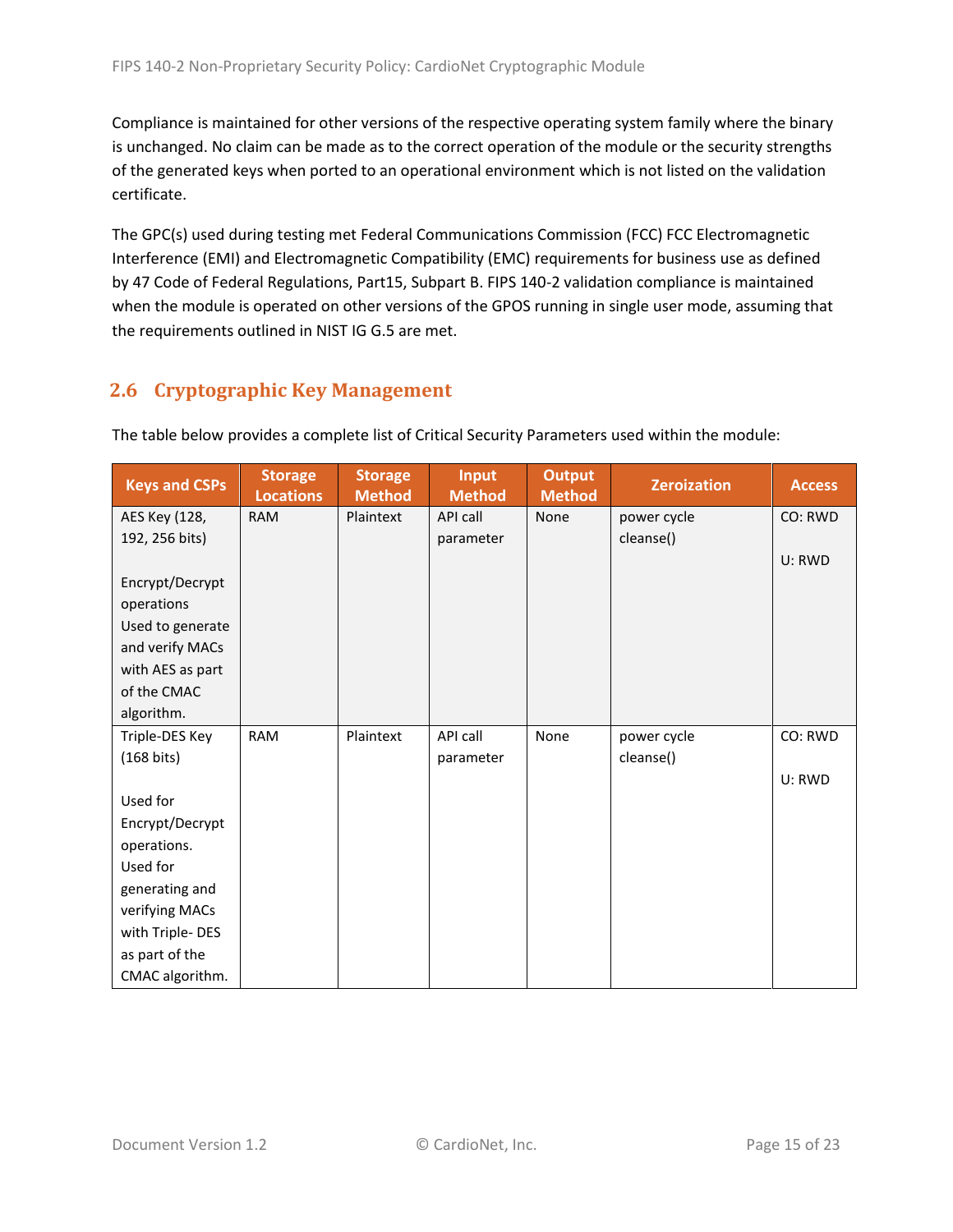| <b>Keys and CSPs</b>                  | <b>Storage</b><br><b>Locations</b> | <b>Storage</b><br><b>Method</b> | <b>Input</b><br><b>Method</b> | <b>Output</b><br><b>Method</b> | <b>Zeroization</b> | <b>Access</b> |
|---------------------------------------|------------------------------------|---------------------------------|-------------------------------|--------------------------------|--------------------|---------------|
| RSA Public Key                        | <b>RAM</b>                         | Plaintext                       | API call                      | API call                       | power cycle        | CO: RWD       |
| (1024, 1536,                          |                                    |                                 | parameter                     | parameter                      | cleanse()          |               |
| 2048, 3072, 4096                      |                                    |                                 |                               |                                |                    | U: RWD        |
| bits)                                 |                                    |                                 |                               |                                |                    |               |
|                                       |                                    |                                 |                               |                                |                    |               |
| <b>RSA</b>                            |                                    |                                 |                               |                                |                    |               |
| public/private                        |                                    |                                 |                               |                                |                    |               |
| keys used to sign                     |                                    |                                 |                               |                                |                    |               |
| and verify data.                      |                                    |                                 |                               |                                |                    |               |
| RSA Private Key                       | <b>RAM</b>                         | Plaintext                       | API call                      | API call                       | power cycle        | CO: RWD       |
| (2048, 3072,                          |                                    |                                 | parameter                     | parameter                      | cleanse()          |               |
| 4096 bits)                            |                                    |                                 |                               |                                |                    | U: RWD        |
|                                       |                                    |                                 |                               |                                |                    |               |
| <b>RSA</b>                            |                                    |                                 |                               |                                |                    |               |
| public/private<br>keys used to sign   |                                    |                                 |                               |                                |                    |               |
| and verify data.                      |                                    |                                 |                               |                                |                    |               |
| <b>DSA Public Key</b>                 | <b>RAM</b>                         | Plaintext                       | <b>API call</b>               | API call                       | power cycle        | CO: RWD       |
| (1024, 2048, and                      |                                    |                                 | parameter                     | parameter                      | cleanse()          |               |
| 3072 bits)                            |                                    |                                 |                               |                                |                    | U: RWD        |
|                                       |                                    |                                 |                               |                                |                    |               |
| <b>DSA</b>                            |                                    |                                 |                               |                                |                    |               |
| public/private                        |                                    |                                 |                               |                                |                    |               |
| keys used to sign                     |                                    |                                 |                               |                                |                    |               |
| and verify data.                      |                                    |                                 |                               |                                |                    |               |
| DSA Private Key                       | <b>RAM</b>                         | Plaintext                       | API call                      | API call                       | power cycle        | CO: RWD       |
| (2048, and 3072                       |                                    |                                 | parameter                     | parameter                      | cleanse()          |               |
| bits)                                 |                                    |                                 |                               |                                |                    | U: RWD        |
|                                       |                                    |                                 |                               |                                |                    |               |
| <b>DSA</b>                            |                                    |                                 |                               |                                |                    |               |
| public/private                        |                                    |                                 |                               |                                |                    |               |
| keys used to sign<br>and verify data. |                                    |                                 |                               |                                |                    |               |
| НМАС Кеу (≥ 112                       | <b>RAM</b>                         | Plaintext                       | API call                      | API call                       | power cycle        | CO: RWD       |
| bits)                                 |                                    |                                 | parameter                     | parameter                      | cleanse()          |               |
|                                       |                                    |                                 |                               |                                |                    | U: RWD        |
| HMAC keys used                        |                                    |                                 |                               |                                |                    |               |
| to generate and                       |                                    |                                 |                               |                                |                    |               |
| verify MACs on                        |                                    |                                 |                               |                                |                    |               |
| data.                                 |                                    |                                 |                               |                                |                    |               |
| <b>Integrity Key</b>                  | Module                             | Plaintext                       | None                          | None                           | None               | CO: RWD       |
|                                       | Binary                             |                                 |                               |                                |                    |               |
|                                       |                                    |                                 |                               |                                |                    | U: RWD        |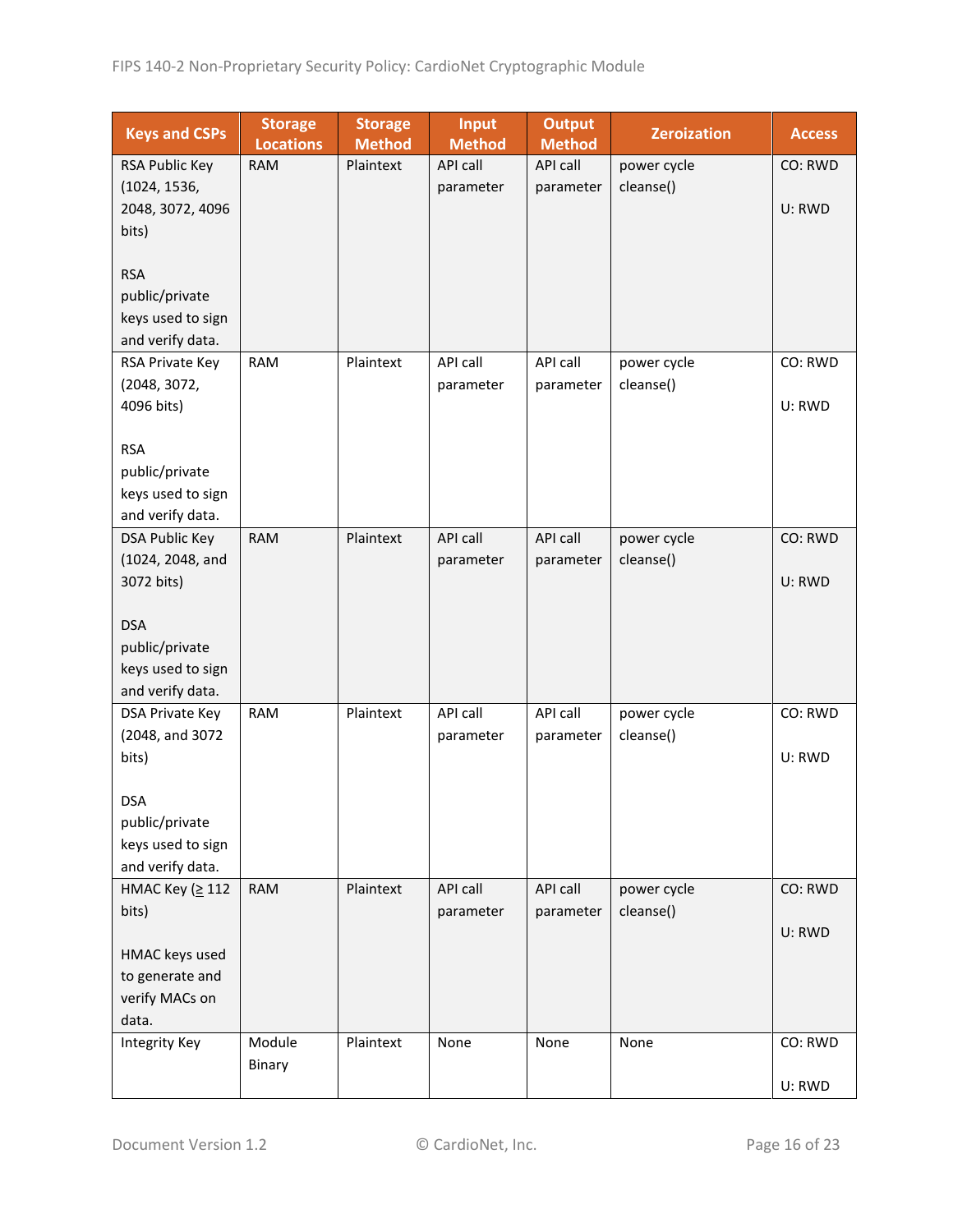| <b>Keys and CSPs</b>    | <b>Storage</b><br><b>Locations</b> | <b>Storage</b><br><b>Method</b> | <b>Input</b><br><b>Method</b> | <b>Output</b><br><b>Method</b> | <b>Zeroization</b> | <b>Access</b> |
|-------------------------|------------------------------------|---------------------------------|-------------------------------|--------------------------------|--------------------|---------------|
| <b>ECDSA Private</b>    | <b>RAM</b>                         | Plaintext                       | API call                      | API call                       | power cycle        | CO: RWD       |
| Key (PKG: Curves        |                                    |                                 | parameter                     | parameter                      | cleanse()          |               |
| (P-224, P-256, P-       |                                    |                                 |                               |                                |                    | U: RWD        |
| 384, P-521, K-          |                                    |                                 |                               |                                |                    |               |
| 233, K-283, K-          |                                    |                                 |                               |                                |                    |               |
| 409, K-571, B-          |                                    |                                 |                               |                                |                    |               |
| 233, B-283, B-          |                                    |                                 |                               |                                |                    |               |
| 409 & B-571)            |                                    |                                 |                               |                                |                    |               |
| PKV: Curves All         |                                    |                                 |                               |                                |                    |               |
| P, K & B)               |                                    |                                 |                               |                                |                    |               |
|                         |                                    |                                 |                               |                                |                    |               |
| <b>ECDSA</b>            |                                    |                                 |                               |                                |                    |               |
| public/private          |                                    |                                 |                               |                                |                    |               |
| keys used to sign       |                                    |                                 |                               |                                |                    |               |
| and verify data.        |                                    |                                 |                               |                                |                    |               |
| <b>ECDSA Public Key</b> | <b>RAM</b>                         | Plaintext                       | API call                      | API call                       | power cycle        | CO: RWD       |
| (PKG: Curves (P-        |                                    |                                 | parameter                     | parameter                      | cleanse()          |               |
| 224, P-256, P-          |                                    |                                 |                               |                                |                    | U: RWD        |
| 384, P-521, K-          |                                    |                                 |                               |                                |                    |               |
| 233, K-283, K-          |                                    |                                 |                               |                                |                    |               |
| 409, K-571, B-          |                                    |                                 |                               |                                |                    |               |
| 233, B-283, B-          |                                    |                                 |                               |                                |                    |               |
| 409 & B-571)            |                                    |                                 |                               |                                |                    |               |
| PKV: Curves All         |                                    |                                 |                               |                                |                    |               |
| P, K & B)               |                                    |                                 |                               |                                |                    |               |
|                         |                                    |                                 |                               |                                |                    |               |
| <b>ECDSA</b>            |                                    |                                 |                               |                                |                    |               |
| public/private          |                                    |                                 |                               |                                |                    |               |
| keys used to sign       |                                    |                                 |                               |                                |                    |               |
| and verify data.        |                                    |                                 |                               |                                |                    |               |
| <b>DRBG Internal</b>    | <b>RAM</b>                         | Plaintext                       | None                          | None                           | power cycle        | CO: RWD       |
| state (V,C, Key         |                                    |                                 |                               |                                | cleanse()          |               |
| value)                  |                                    |                                 |                               |                                |                    | U: RWD        |
|                         |                                    |                                 |                               |                                |                    |               |
| V and key are           |                                    |                                 |                               |                                |                    |               |
| used as part of         |                                    |                                 |                               |                                |                    |               |
| <b>HMAC and CTR</b>     |                                    |                                 |                               |                                |                    |               |
| DRBG process. V         |                                    |                                 |                               |                                |                    |               |
| and C are used as       |                                    |                                 |                               |                                |                    |               |
| part of HASH            |                                    |                                 |                               |                                |                    |               |
| DRBG process.           |                                    |                                 |                               |                                |                    |               |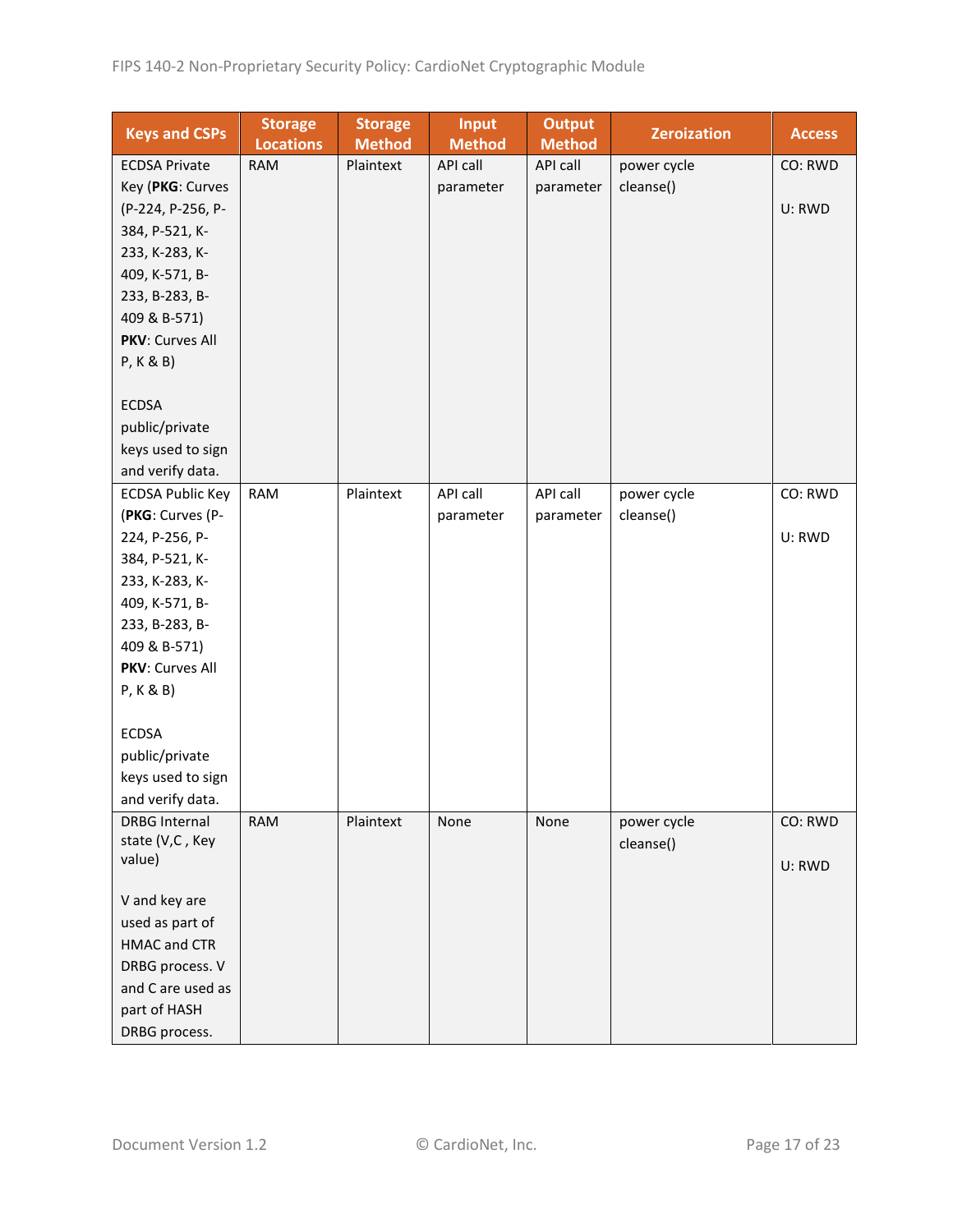| <b>Keys and CSPs</b> | <b>Storage</b><br><b>Locations</b> | <b>Storage</b><br>Method | Input<br><b>Method</b> | <b>Output</b><br><b>Method</b> | <b>Zeroization</b> | <b>Access</b> |
|----------------------|------------------------------------|--------------------------|------------------------|--------------------------------|--------------------|---------------|
| <b>DRBG Entropy</b>  | <b>RAM</b>                         | Plaintext                | API call               | None                           | power cycle        | CO: RWD       |
|                      |                                    |                          | parameter              |                                | cleanse()          |               |
| Entropy input        |                                    |                          |                        |                                |                    | U: RWD        |
| strings used as      |                                    |                          |                        |                                |                    |               |
| part of the DRBG     |                                    |                          |                        |                                |                    |               |
| process.             |                                    |                          |                        |                                |                    |               |

 $R = Read$  W = Write D = Delete

#### **Table 7 – Module Keys/CSPs**

*Please note that keys can be generated by the module for the services that require those keys, but the keys will always be input via an API call.*

The application that uses the module is responsible for appropriate destruction and zeroization of the key material. The module provides functions for key allocation and destruction which overwrite the memory that is occupied by the key information with zeros before it is deallocated.

#### <span id="page-17-0"></span>**2.6.1 Random Number Generation**

The module uses SP800-90A DRBGs for creation of asymmetric and symmetric keys.

The module accepts input from entropy sources external to the cryptographic boundary for use as seed material for the module's Approved DRBGs. The calling application of the module shall use entropy sources that meet the security strength required for the random bit generation mechanism as shown in NIST Special Publication 800-90A Table 2 (Hash\_DRBG, HMAC\_DRBG) and Table 3 (CTR\_DRBG). At a minimum, the entropy source shall provide at least 128-bits of entropy to the DRBG.

The module performs continual tests on the random numbers it uses to ensure that the seed input to the Approved DRBGs do not have the same value. The module also performs continual tests on the output of the Approved DRBGs to ensure that consecutive random numbers do not repeat.

In accordance with FIPS 140-2 IG D.12, the cryptographic module performs Cryptographic Key Generation (CKG) for asymmetric keys as per NIST SP 800-133rev2 (vendor affirmed). The resulting symmetric key or asymmetric seed is an unmodified output from a DRBG.

The AES GCM IV generation is in compliance with the RFC5288 and RFC5289 and shall only be used for the TLS protocol version 1.2 to be compliant with [FIPS140-2\_IG] IG A.5, provision 1 ("TLS protocol IV generation"); thus, the module is compliant with [SP800-52].

### <span id="page-17-1"></span>**2.6.2 Key/Critical Security Parameter (CSP) Authorized Access and Use by Role and Service/Function**

An authorized application as user (the User role) has access to all key data generated during the operation of the module.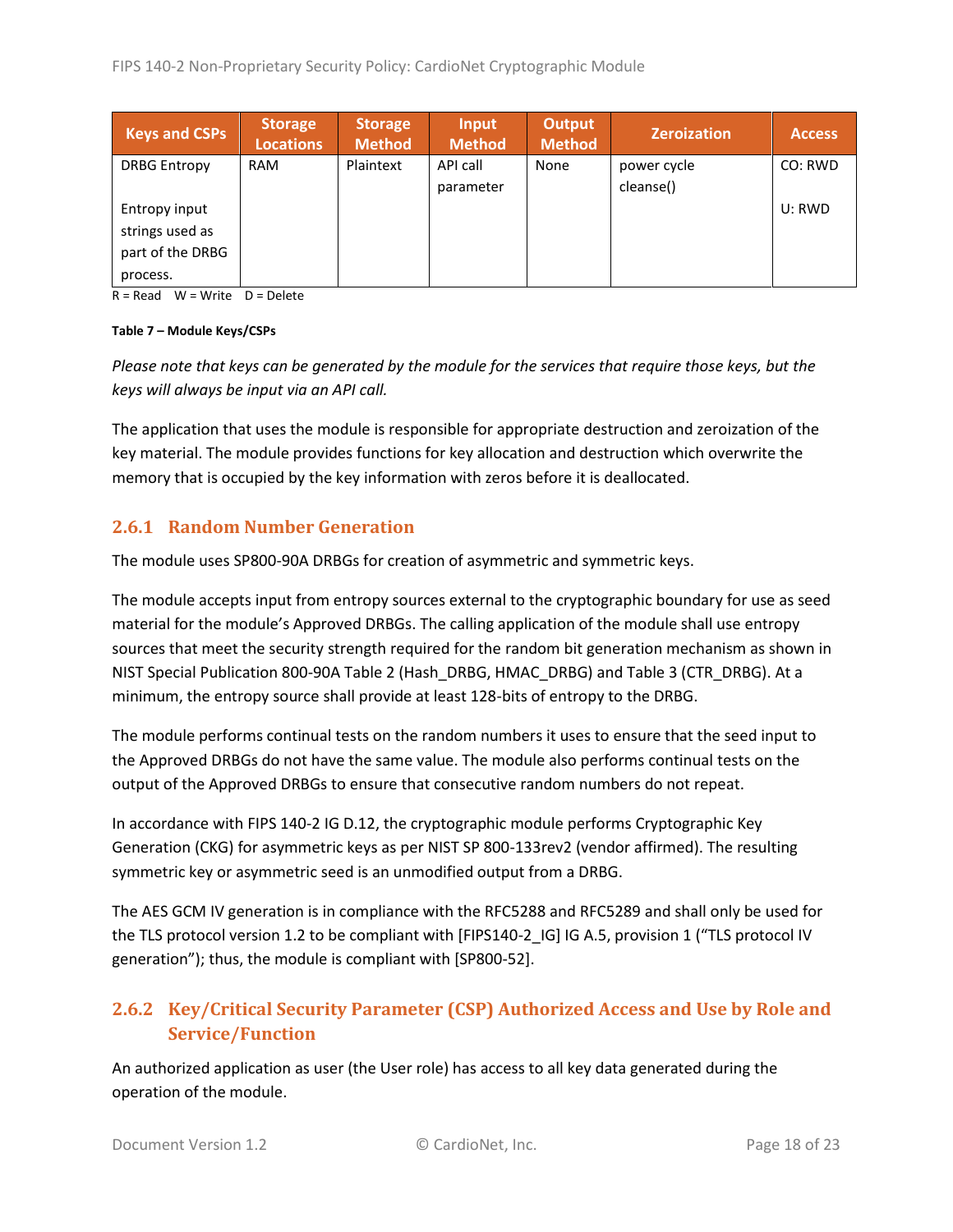#### <span id="page-18-0"></span>**2.6.3 Key/CSP Storage**

Public and private keys are provided to the module by the calling process and are destroyed when released by the appropriate API function calls or during power cycle. The module does not perform persistent storage of keys.

#### <span id="page-18-1"></span>**2.6.4 Key/CSP Zeroization**

The application is responsible for calling the appropriate destruction functions from the API. The destruction functions then overwrite the memory occupied by keys with zeros and deallocates the memory. This occurs during process termination / power cycle. Keys are immediately zeroized upon deallocation, which sufficiently protects the CSPs from compromise.

### <span id="page-18-2"></span>**2.7 Self-Tests**

FIPS 140-2 requires that the module perform self tests to ensure the integrity of the module and the correctness of the cryptographic functionality at start up. In addition some functions require continuous verification of function, such as the random number generator. All of these tests are listed and described in this section. In the event of a self-test error, the module will log the error and will halt. The module must be initialized into memory to resume function.

The following sections discuss the module's self-tests in more detail.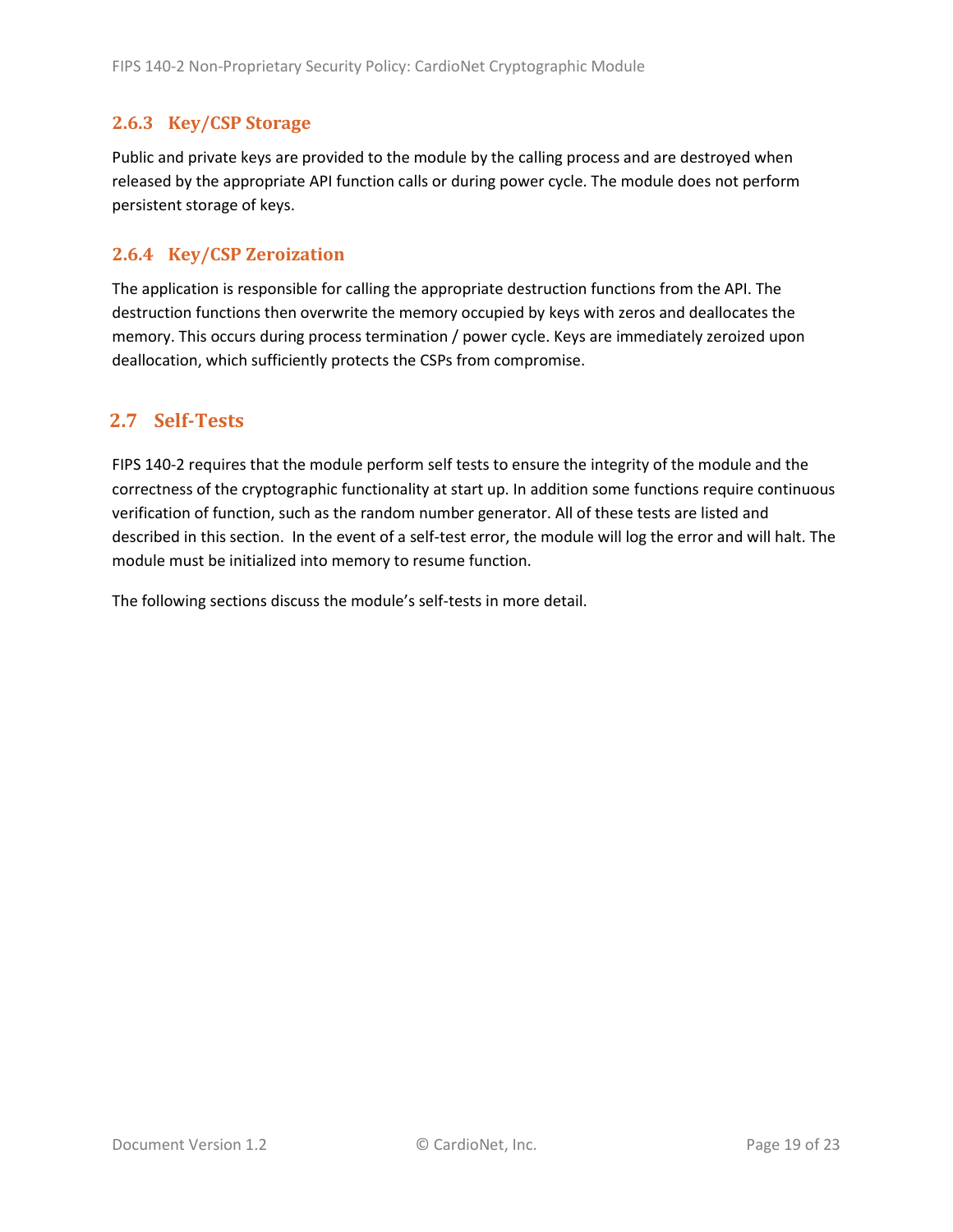### <span id="page-19-0"></span>**2.7.1 Power-On Self-Tests**

Power-on self-tests are executed automatically when the module is loaded into memory. The module verifies the integrity of the runtime executable using a HMAC-SHA1 digest computed at build time. If the fingerprints match, the power-up self-tests are then performed. If the power-up self-test is successful, a flag is set to place the module in FIPS mode (the operator is still required to follow the guidance in Section 3 to ensure the module is running in FIPS-approved mode of operation).

| <b>TYPE</b>                     | <b>DETAIL</b>                                            |
|---------------------------------|----------------------------------------------------------|
| Software Integrity Check        | HMAC-SHA1 on all module components<br>$\bullet$          |
| Known Answer Tests <sup>1</sup> | AES ECB mode encrypt/decrypt 128-bit key length          |
|                                 | AES CCM mode encrypt/decrypt 192-bit key length          |
|                                 | AES GCM mode encrypt/decrypt 256-bit key length          |
|                                 | AES CMAC CBC mode, encrypt/decrypt with 128,             |
|                                 | 192, 256-bit key lengths                                 |
|                                 | $SHA-1$                                                  |
|                                 | HMAC-SHA1                                                |
|                                 | HMAC-SHA224                                              |
|                                 | HMAC-SHA256                                              |
|                                 | HMAC-SHA384                                              |
|                                 | HMAC-SHA512                                              |
|                                 | RSA sign/verify using 2048 bit key, SHA-256, PKCS#1      |
|                                 | SP 800-90A DRBG (Hash DRBG, HMAC DRBG,                   |
|                                 | CTR DRBG)                                                |
|                                 | Triple-DES ECB mode encrypt/decrypt 3-key                |
|                                 | Triple-DES CMAC CBC mode generate/verify 3-key           |
| Pair-wise Consistency Tests     | DSA sign/verify using 2048 bit key, SHA-384<br>$\bullet$ |
|                                 | ECDSA keygen/sign/verify using P-224, K-233 and          |
|                                 | <b>SHA512</b>                                            |
|                                 | RSA (legacy test)                                        |

**Table 8 – Power-On Self-Tests**

Input, output, and cryptographic functions cannot be performed while the Module is in a self-test or error state because the module is single-threaded and will not return to the calling application until the power-up self tests are complete. If the power-up self tests fail, subsequent calls to the module will also fail - thus no further cryptographic operations are possible.

The Module performs power-up self-tests automatically during loading of the module by making use of default entry point (DEP) and no operator intervention is required.

<sup>1</sup> Note that all SHA-X KATs are tested as part of the respective HMAC SHA-X KAT. SHA-1 is also tested independently.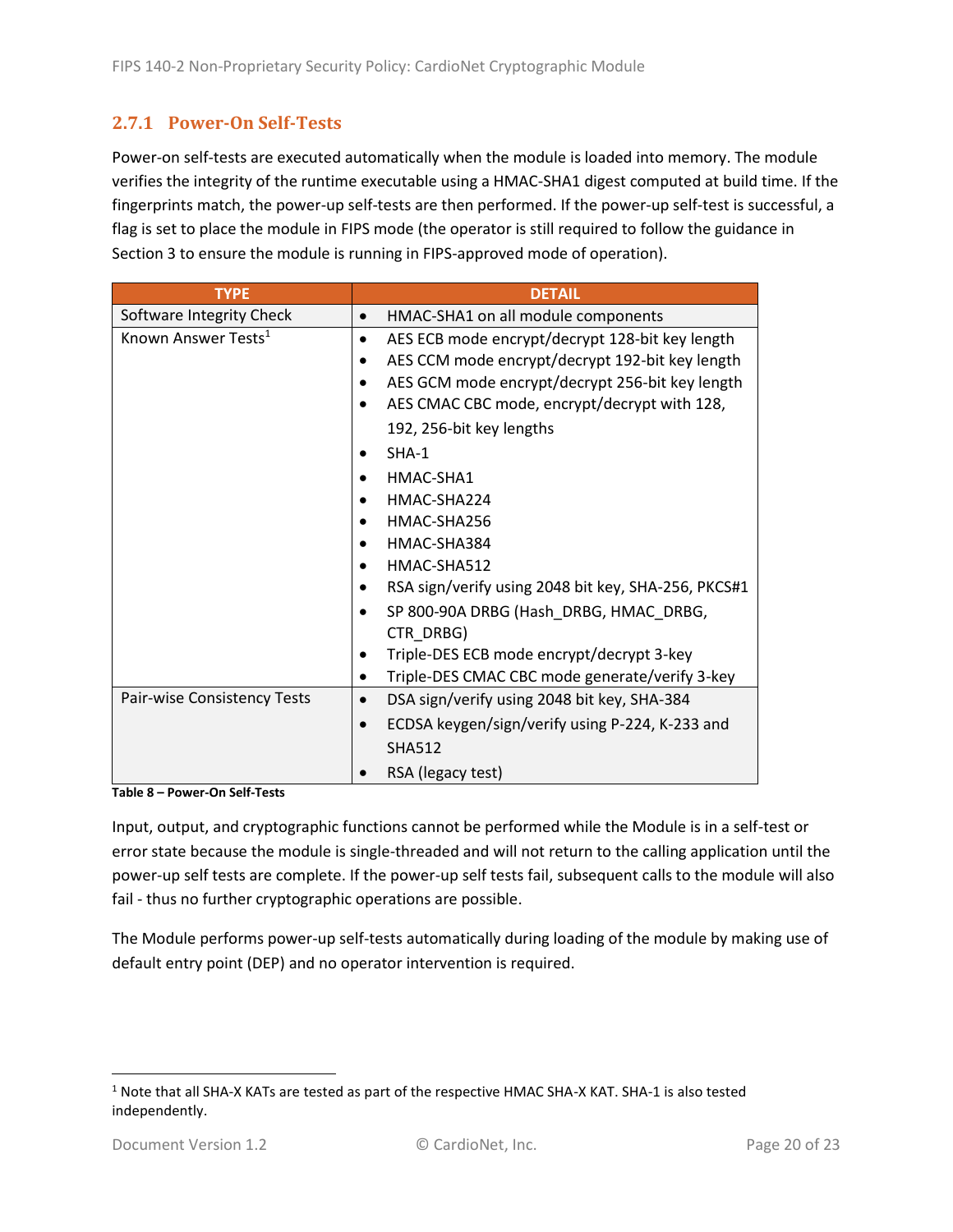#### <span id="page-20-0"></span>**2.7.2 Conditional Self-Tests**

The module implements the following conditional self-tests upon key generation, or random number generation (respectively):

| <b>TYPE</b>                 | <b>DETAIL</b>                                                                                         |
|-----------------------------|-------------------------------------------------------------------------------------------------------|
| Pair-wise Consistency Tests | <b>DSA</b>                                                                                            |
|                             | RSA (legacy test not run in FIPS mode)                                                                |
|                             | <b>ECDSA</b>                                                                                          |
| <b>Continuous RNG Tests</b> | Performed on all Approved DRBGs, the non-<br>approved X9.31 RNG, and the non-approved<br>DUAL EC DRBG |
|                             | Please note the DRBG is Tested as required by<br>[SP800-90A] Section 11                               |

**Table 9 – Conditional Self-Tests**

### <span id="page-20-1"></span>**2.7.3 Cryptographic Function**

The module verifies the integrity of the runtime executable using a HMAC-SHA1 digest which is computed at build time. If this computed HMAC-SHA1 digest matches the stored, known digest, then the power-up self-test (consisting of the algorithm-specific Pairwise Consistency and Known Answer tests) is performed. If any component of the power-up self-test fails, an internal global error flag is set to prevent subsequent invocation of any cryptographic function calls. Any such power-up self test failure is a hard error that can only be recovered by reinstalling the module<sup>2</sup>. The power-up self-tests may be performed at any time by reloading the module.

No operator intervention is required during the running of the self-tests.

### <span id="page-20-2"></span>**2.8 Mitigation of Other Attacks**

The Module does not contain additional security mechanisms beyond the requirements for FIPS 140-2 Level 1 cryptographic modules.

 $2$  The initialization function could be re-invoked but such re-invocation does not provide a means from recovering from an integrity test or known answer test failure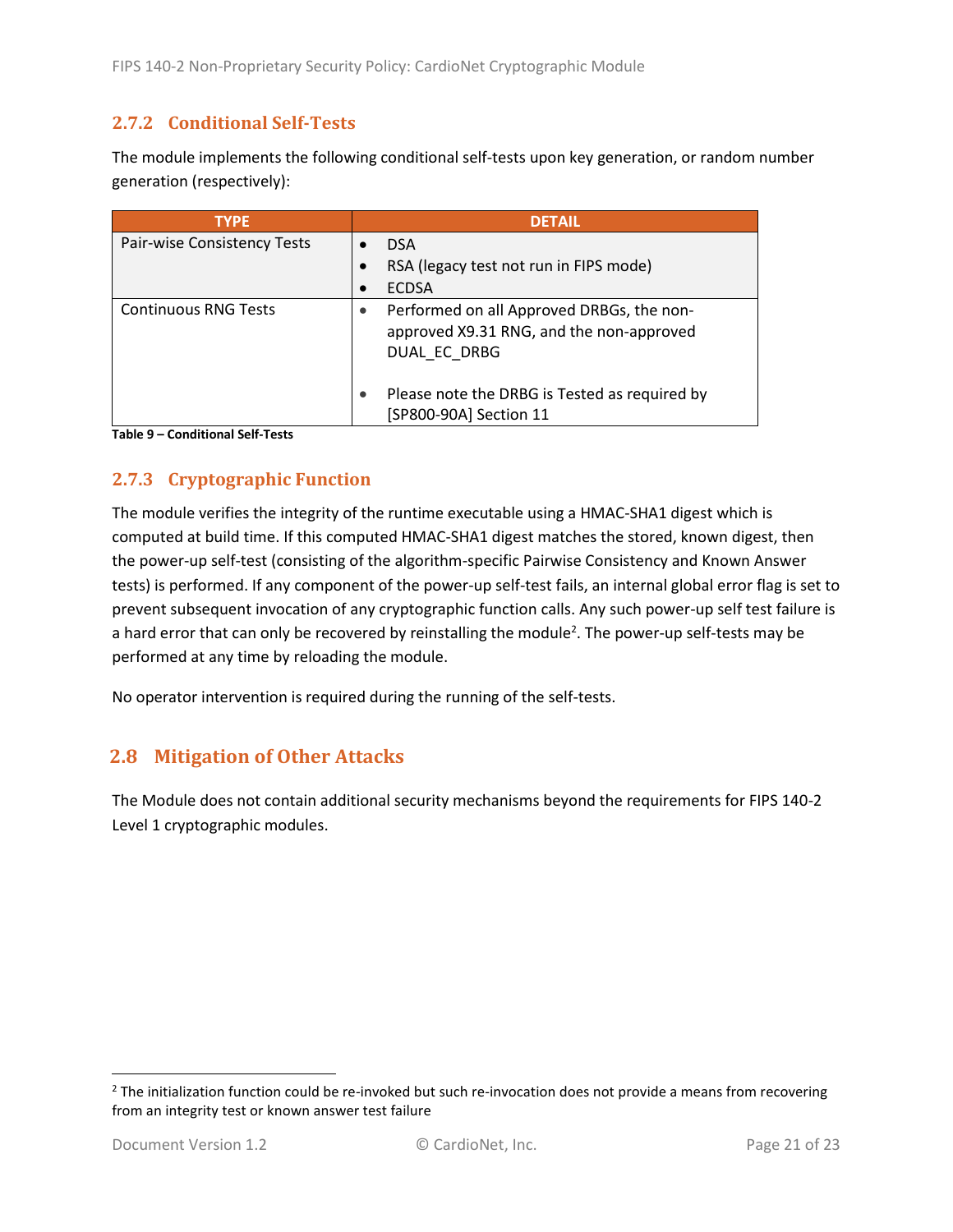## <span id="page-21-0"></span>**3 Guidance and Secure Operation**

## <span id="page-21-1"></span>**3.1 Crypto Officer Guidance**

#### <span id="page-21-2"></span>**3.1.1 Software Installation**

The module is provided directly to solution developers and is not available for direct download to the general public. The module and its host application are to be installed on an operating system specified in Section [2.5](#page-13-2) or one where portability is maintained.

#### <span id="page-21-3"></span>**3.1.2 Additional Rules of Operation**

- 1. The writable memory areas of the module (data and stack segments) are accessible only by the application so that the operating system is in "single user" mode, i.e. only the application has access to that instance of the module.
- 2. The operating system is responsible for multitasking operations so that other processes cannot access the address space of the process containing the module.

## <span id="page-21-4"></span>**3.2 User Guidance**

### <span id="page-21-5"></span>**3.2.1 General Guidance**

The module is not distributed as a standalone library and is only used in conjunction with the solution.

The end user of the operating system is also responsible for zeroizing CSPs via wipe/secure delete procedures.

If the module power is lost and restored, the calling application must ensure that any AES-GCM keys used for encryption or decryption are redistributed.

The counter portion of the IV is set by the module within its cryptographic boundary. When the IV exhausts the maximum number of possible values for a given session key, the first party to encounter this condition shall trigger a handshake to establish a new encryption key in accordance with RFC 5246.

The AES GCM IV generation is in compliance with the RFC5288 and RFC5289 and shall only be used for the TLS protocol version 1.2 to be compliant with [FIPS140-2 IG] IG A.5, provision 1 ("TLS protocol IV generation"); thus, the module is compliant with [SP800-52].

In the event the nonce\_explicit part of the IV exhausts the maximum number of possible values for a given session key, either party (the client or the server) that encounters this condition shall trigger a handshake to establish a new encryption key.